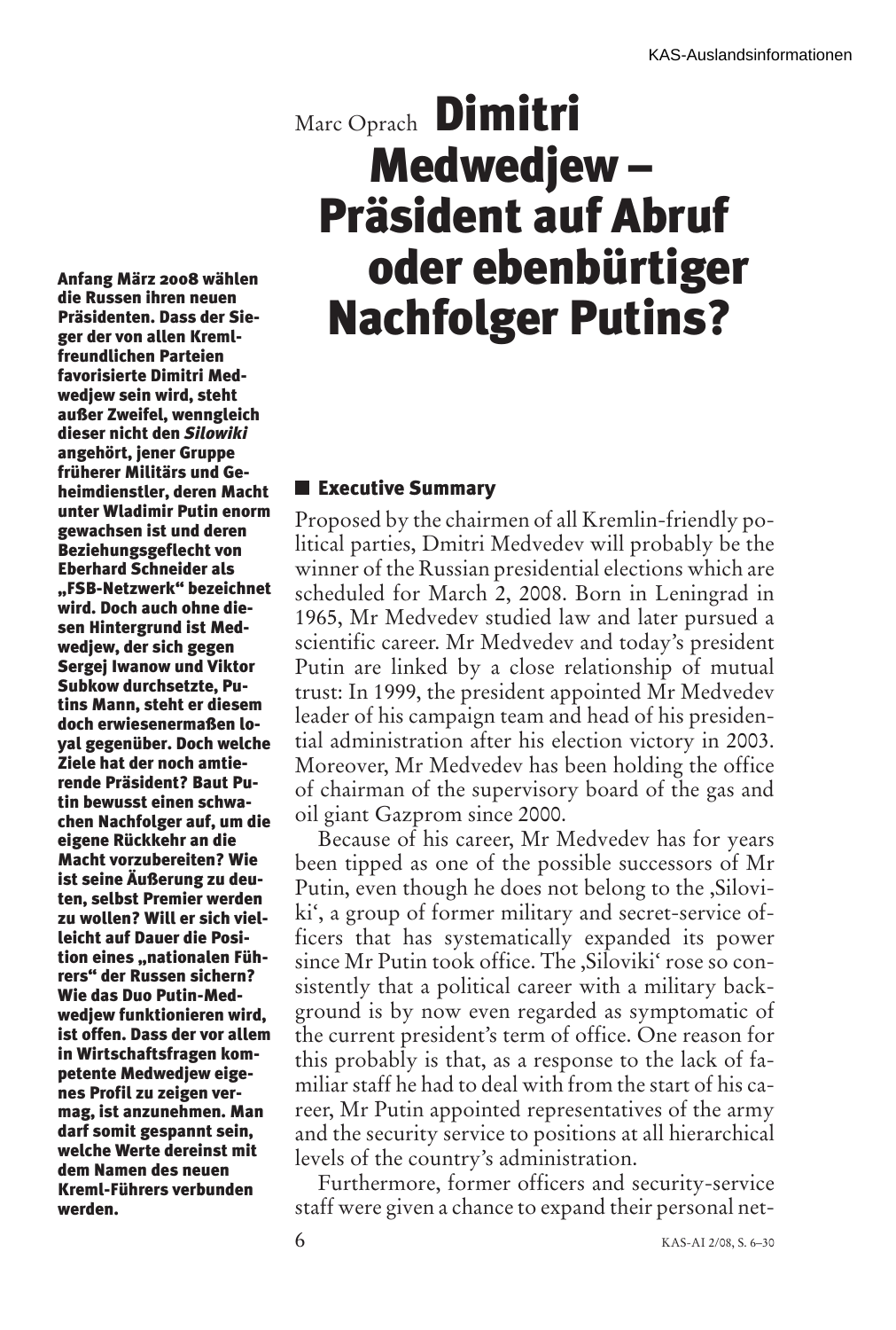works through the political and economic power granted to them. Eberhard Schneider of the German Science and Politics Foundation uses the term ,FSB network' to describe the increasing influence of the Siloviki. Other people who know Russia confirm that by the end of Mr Putin's first term of office, the Siloviki had come closer to Russia's centre of power than other influential groups. Given the fact that the number of enterprises taken over by Siloviki is increasing, they are also regarded as a powerful factor in the country's economic life.

However, there are other opinions. Bettina Lenz, for one, rates the Siloviki's influence as considerably smaller than "often assumed". In fact, during Mr Putin's presidency, many decision-making positions were given to persons without any military background, so that there is reason to believe that it is rather the promoted person's relationship of trust with Mr Putin than proximity to the military and the secret service on which his or her rise to power depends. And indeed, the persons appointed by the president to leading positions come from diverse areas: Next to some students he was friends with while he was reading law at the Leningrad State University, they include colleagues of the secret service and the city government of St. Petersburg.

However, forcing the expansion of the central power is only one tool in Mr Putin's strategy to secure his own rule. Another is cultivating the rivalry between different power groups. The cliques operating in the Kremlin are not backed by the country's societal forces and, therefore, do not meet democratic requirements. That Mr Putin should have little interest in reconciling the rival groups is obvious. On the contrary: The only way to secure his power is to retain the prevailing balance.

By announcing his intention to withdraw from the country's politics, Mr Putin destabilized Russia's political structure. To guarantee the coexistence of the Kremlin groups in the future, a consensus on a single candidate acceptable to all would have been needed but was not reached. Thus, Mr Ivanov and Mr Medvedev confronted each other – one symbolizing ,sovereign democracy', ,sovereign economy', and a ,strong military power', the other championing classical liberalism and an orientation towards the West.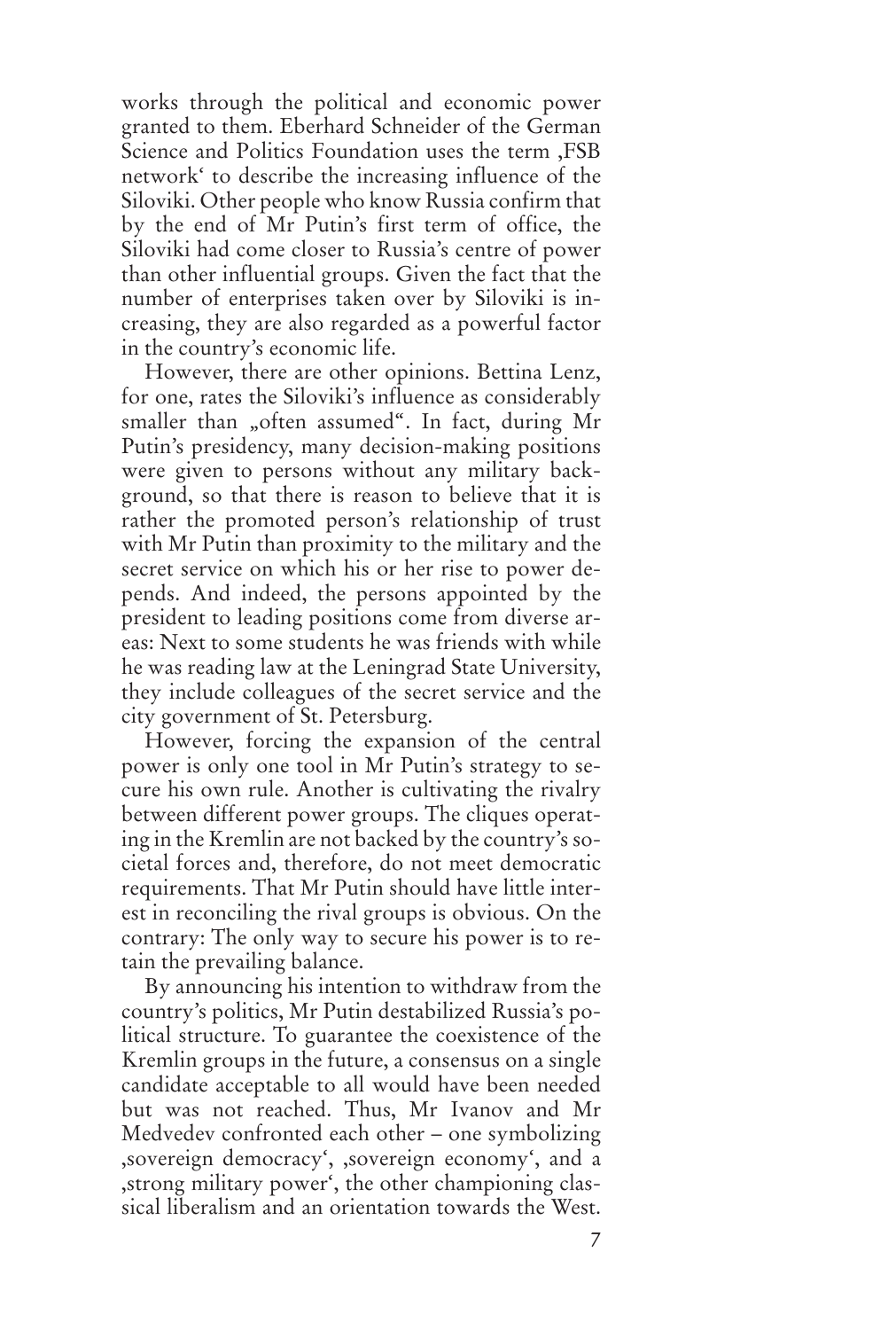To Mr Medvedev, democracy and sovereignty are inseparable concepts.

To be sure, Mr Ivanov distanced himself from the Siloviki, but this did not give him much of a profile on the international plane. Unlike Mr Medvedev, he still appeared a ,Putin clone' and as such, he was rated as the favourite in the presidential succession. It was only when Viktor Subkov, who had been appointed prime minister by Mr Putin, appeared on the scene that Mr Ivanov and Mr Medvedev seemed to be the losers. However, all that changed when Mr Putin announced his definite decision in favour of Mr Medvedev shortly afterwards.

What long-term objectives the ruling president is pursuing is not clear. Some assume that Mr Putin is deliberately building up a weak successor to prepare his own return to power. Others believe that Mr Medvedev will be able to establish himself as a strong head of state. The former assumption is corroborated by the fact that Russia's political system is designed to serve the president as the central figure of the country's power structure and that, having once held this office, Mr Putin will certainly not accept a subordinate position.

How should we interpret Mr Putin's statement that he intends to become prime minister? We can only speculate about his reasons. It is cogitable that there will be a formal shift of power in favour of the prime minister. However, Mr Putin has spoken out against amending the constitution on several occasions; furthermore, he will hardly seek to take over a weakened presidency later on. Rather, he will soon try to redistribute the power which is now concentrated on the president.

If Mr Putin did indeed nominate Mr Medvedev to secure his own power in the long run, this would by no means threaten the dominant position of the Siloviki. Rather, it would be a clear sign of their influence. Thus, for example, the communist leader Gennady Zyuganov said that Mr Putin had appointed Mr Medvedev to push ahead the process of uniting Belarus and Russia, and to position himself as the future president of this union.

Another variant could be that Mr Putin intends to use the redistribution of power to secure for himself the position of Russia's most powerful statesman, the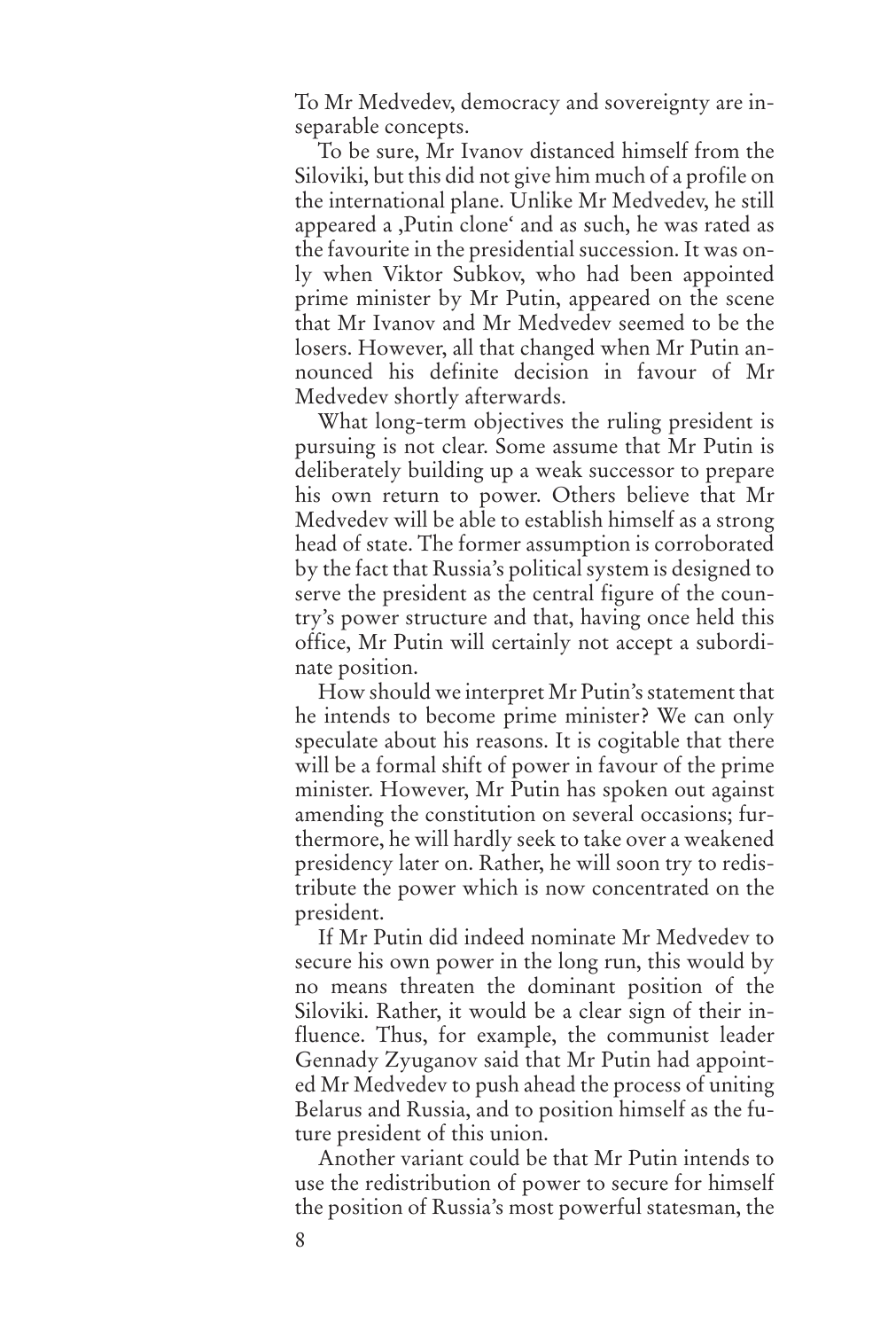,national leader', in the long run. In this context, prime minister Putin, as an important player in security and foreign policy, could become the ,protector of Russian interests' par excellence.

Mr Medvedev has already made himself popular as a politician as he was responsible for housing, health care, educational policy, and agricultural projects. And he used energy export profits to bring about social-policy reforms. Today, he is facing the task of confronting the old wielders of power with his own confidants, just as Mr Putin once was. In this context, whom he will appoint to the ministries of power, i.e. the secret-service and security machine, is particularly important.

It is beyond doubt that Mr Medvedev does not belong to the former secret-service officials who succeeded in expanding their influence under Mr Putin. However, although he is a civilian without a career in the KGB/FSB, he has demonstrably adopted the basic principle of this service – unquestioning loyalty towards the commander. With this, Mr Medvedev fulfilled one of the basic prerequisites for his rise under Mr Putin. Unlike Mr Ivanov, however, he has so far not shown much profile in foreign policy. He is counted among the reformers and endorses cooperation with Europe and the USA.

Mr Medvedev's core competence will be in the field of economy. The future president, who rejects the energy charter proposed by the EU, will aim at securing Russia's international competitiveness. In this, he will probably be guided by his experience as manager of Gazprom. The company's monopoly on the gas and oil market must be secured. All in all, solving the problems of Russia's economic system will probably be the greatest challenge for Mr Medvedev. This includes improving the administration, reducing corruption, and reforming the health, education, and housing policies as well as agriculture.

It remains to be seen how the Putin/Medvedev tandem will work. Not only their differing approaches to foreign policy but also the redistribution of competences could lead to conflicts. Mr Medvedev's loyalty towards Mr Putin is indisputable, as the Yukos crisis has shown. However, it may be assumed that the new president is able to show what stuff he is made of. Mr Putin was similarly regarded as vague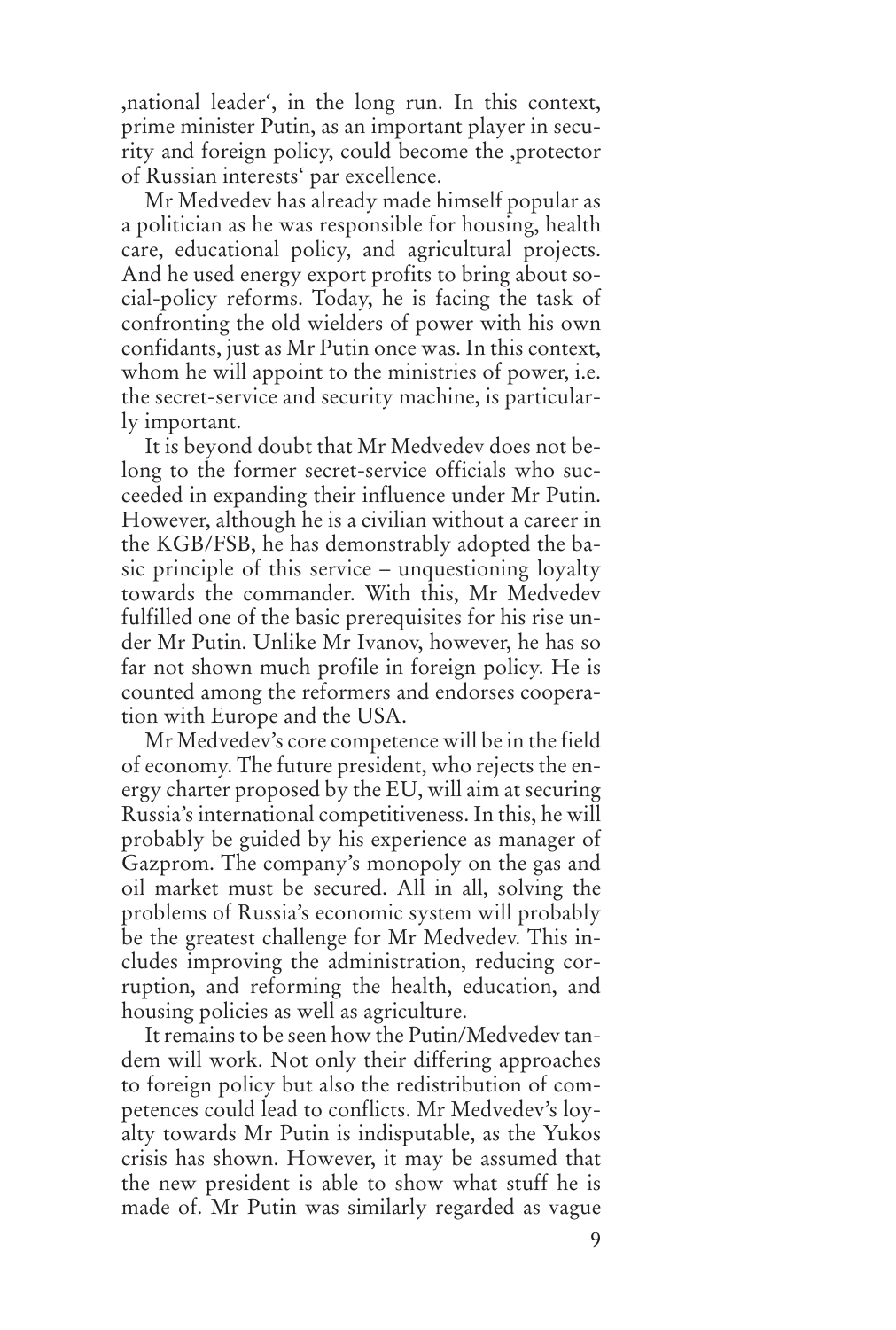until he bared his teeth in the Khodorkovsky case, eliminating the oligarchs as a political group.

Should the Putin system, which in foreign countries is often called a ,democracy with adjectives', i.e. ,controlled', ,defective' or ,incomplete' democracy, permit Mr Medvedev to become a powerful president, this would offer these self-same foreign countries their chance. While the name of Boris Yeltsin stands for societal liberties but also for political chaos and economic decline, the name of Vladimir Putin is associated with stability and an economic upturn. Therefore, it will be interesting to see which values Dmitri Medvedev will support.

## **Wer ist Medwedjew?**

Am 2. März 2008 wählt Russland einen neuen Präsidenten. Seit der Nominierung Dimitri Medwedjews durch die vier Vorsitzenden der Pro-Präsidenten-Parteien und der offiziellen Benennung zum Spitzenkandidaten der Mehrheitspartei Einiges Russland kann seine Wahl zum dritten Präsidenten Russlands als gesichert gelten. Andere Kandidaten werden seine Wahl nicht bedrohen. Die Nominierung Medwedjews im Dezember 2007 war jedoch eine Überraschung. In einer lediglich wenige Wochen zuvor durchgeführten Umfrage des russischen Meinungsforschungsinstituts Lewada äußerten lediglich acht Prozent aller Befragten, dass Putin Medwedjew zu seinem Nachfolger bestimmen werde. 1)

"Who is Mr. Medwedjew?", fragte die Moskauer Zeitschrift *New Times* – in Anspielung auf die Frage "Who is Mr. Putin?", die sich die Welt im Jahr 2000 stellte. Medwedjew wurde 1965 in Leningrad geboren, absolvierte die Juristische Fakultät der Leningrader Universität und schlug nach seinem Abschluss 1987 zunächst eine wissenschaftliche Laufbahn ein. Die Wege mit Putin, der bereits 1975 sein Jurastudium beendet hatte, kreuzten sich, als er ab 1989 als juristischer Experte beim Vorsitzenden des Komitees für Außenwirtschaftsbeziehungen des ehemaligen Juraprofessors Anatolij Sobtschak arbeitete, der bereits Putin unterrichtet hatte und inzwischen zum Oberbürgermeister von St. Petersburg gewählt worden war. Putin wurde Sobtschaks Stellvertreter, Medwedjew Sobtschaks Berater und zugleich Putins Konsultant in Rechtsfragen. Die jahrelange Nähe schuf ein

1) Die Frage "Wen wird Putin zu seinem Nachfolger bestimmen?" beantworteten lediglich acht Prozent der Befragten mit "Medwedjew". Er lag somit klar hinter Subkov (16 Prozent) und Iwanow (zehn Prozent). – Umfrage des Lewada-Zentrums vom 9. bis 13.11.2007 http://www.levada.ru./press/ 2007112803.html, zitiert nach: *Russlandanalysen*, Band 152, 2007, S. 20.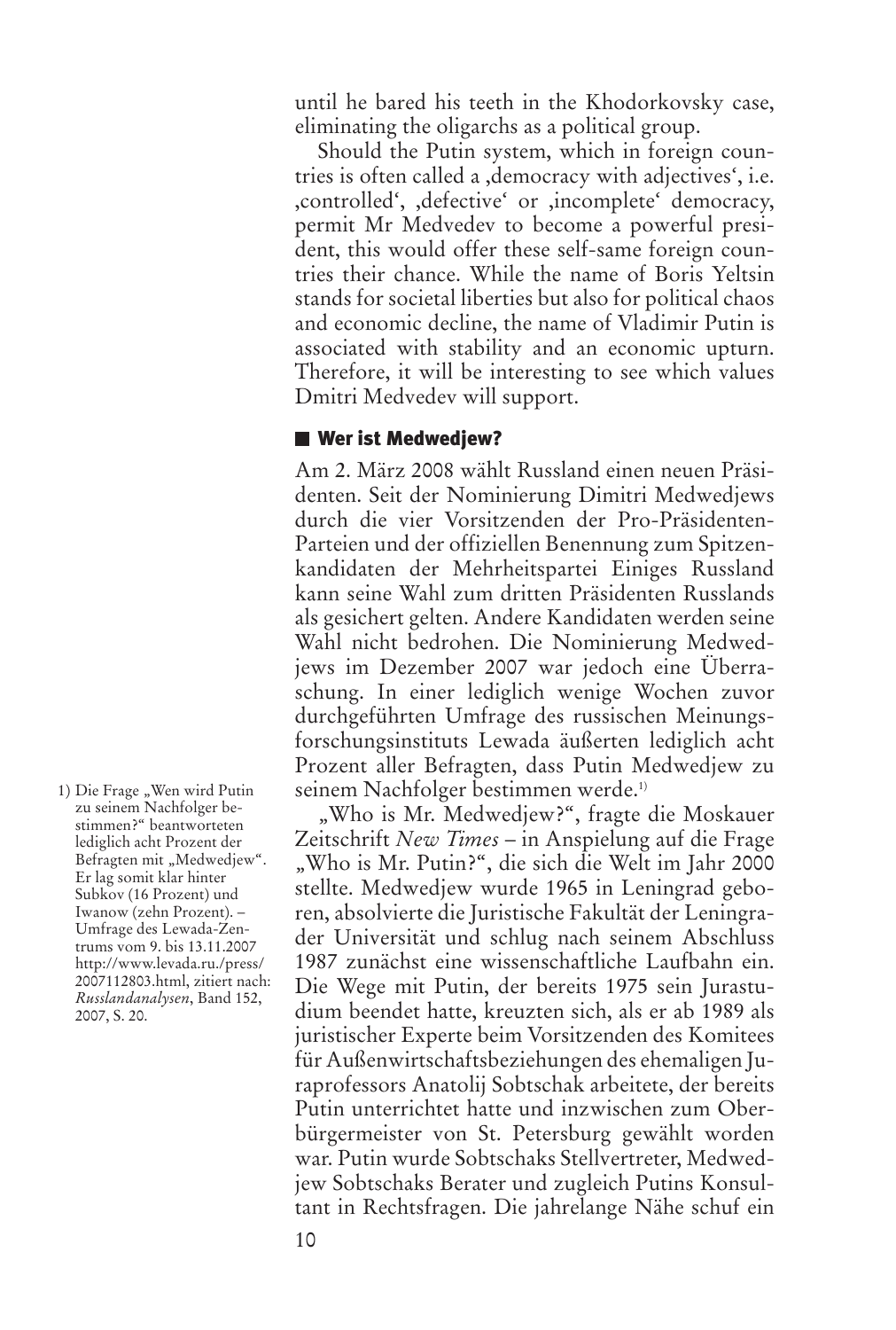Vertrauensverhältnis. Als Putin 1999 das Präsidentenamt anstrebte, ernannte er Medwedjew zum Leiter seines Wahlkampfteams, im Dezember 1999 zum Stellvertretenden Leiter und schließlich im Oktober 2003 zum Leiter der einflussreichen Präsidialadministration. Im Juni 2000 wurde Medwedjew zum Vorsitzenden des Aufsichtsrats von Gasprom gewählt. Als Medwedjew am 14. November 2005 von Putin zum Ersten Stellvertretenden Ministerpräsidenten Russlands ernannt wurde, konnte dies als Beginn einer Probezeit für den künftigen Präsidentschaftskandidaten und Vorankündigung eines Generationswechsels in der Staatsführung interpretiert werden.

# **Die Macht der Einflussgruppen**

So gilt Medwedjew bereits seit zwei Jahren als einer der möglichen Nachfolger – neben dem anderen Vizepremier, Sergej Iwanow. Denn als Putin am 15. Februar 2007 Iwanow ranggleich mit Medwedjew zu einem Ersten Vizepremier ernannte, starteten beide unter gleichen Bedingungen zum Sturm auf das Präsidentenamt. Diese direkte Gegenüberstellung zweier als chancenreich zu bewertender Kandidaten ist nur vor dem Hintergrund der in Russland vorherrschenden Interessengruppen nachvollziehbar. Sowohl Medwedjew als auch Iwanow sind ranghohe, einflussreiche Vertreter zweier in direkter Konkurrenz zueinander stehender informeller Einflussgruppen. Hierbei gilt es zu berücksichtigen, dass im russischen Regierungssystem Einflussgruppen Träger politischer Macht sind, ohne dass sie jedoch rechtlich gesehen – beispielsweise legitimiert durch die Verfassung oder ein Gesetz – überhaupt existieren. 2) Dabei ist das Vorhandensein einer in konkurrierende Gruppierungen gegliederten Machtelite<sup>3)</sup> im Kreml kein neues, gar durch Putin geschaffenes Phänomen, sondern vielmehr ein bis in die Zeit der Politbüros der KPdSU in Sowjetzeiten zurückreichendes Erbe. 4) So war die russische Exekutive beim Amtsantritt Putins geprägt von konkurrierenden Machtgruppen, bei denen sich einflussreiche Mitglieder und Protegés der Kremlfamilie Jelzin, Oligarchen und Wirtschaftsliberale sowie ehemalige Militärs und Geheimdienstmitarbeiter gegenüberstanden. 5) Während zu diesem

- 2) Vgl. Mommsen, Margareta: "Einflussgruppen in der russischen Exekutive", in: *Russlandanalysen* Band 59, 2005, S. 2–4, S. 2.
- 3) Gleichermaßen prägnant wie treffend formuliert Olga Kryschtanowskaja jedoch eine Definition der Eliten in Russland, wenn sie schreibt, dass der Elite Menschen zuzurechnen sind, die "Entscheidungen für das ganze Land treffen". Abzugrenzen hiervon ist eine 20 bis 30 Personen umfassende Gruppe, die Olga Kryschtanowskaja als Top-Elite des Landes definiert. Beide untergliedern sich wiederum in verschiedene Einflussgruppen, die als informelle Zusammenschlüsse innerhalb der russischen Exekutive bezeichnet werden können, die versuchen, den politischen und ökonomischen Entscheidungsprozess mitzugestalten. Hingewiesen sei in diesem Zusammenhang auf die gelungene und komprimierte Analyse der klassischen Elitentheorien. Vgl. Kryschtanowskaja, Olga: *Die Anatomie der russischen Elite. Die Militarisierung Russlands unter Putin*, Köln 2004, S. 15, S. 21–28, S. 37.
- 4) Renz, Bettina: "Die Silowiki in der russischen Politik. Politische Strategie oder Produkt des Systems?", in: *Russlandanalysen* Band 117, 2006, S. 2–4, S. 2. / Mommsen, Margareta und Nußberger, Angelika: *Das System Putin. Gelenkte Demokratie und politische Justiz in Russland*, München 2007, S. 64.
- 5) Vgl. Mommsen, Margareta: *Wer herrscht in Russland? Der Kreml und die Schatten der Macht*, München 2004, S. 103.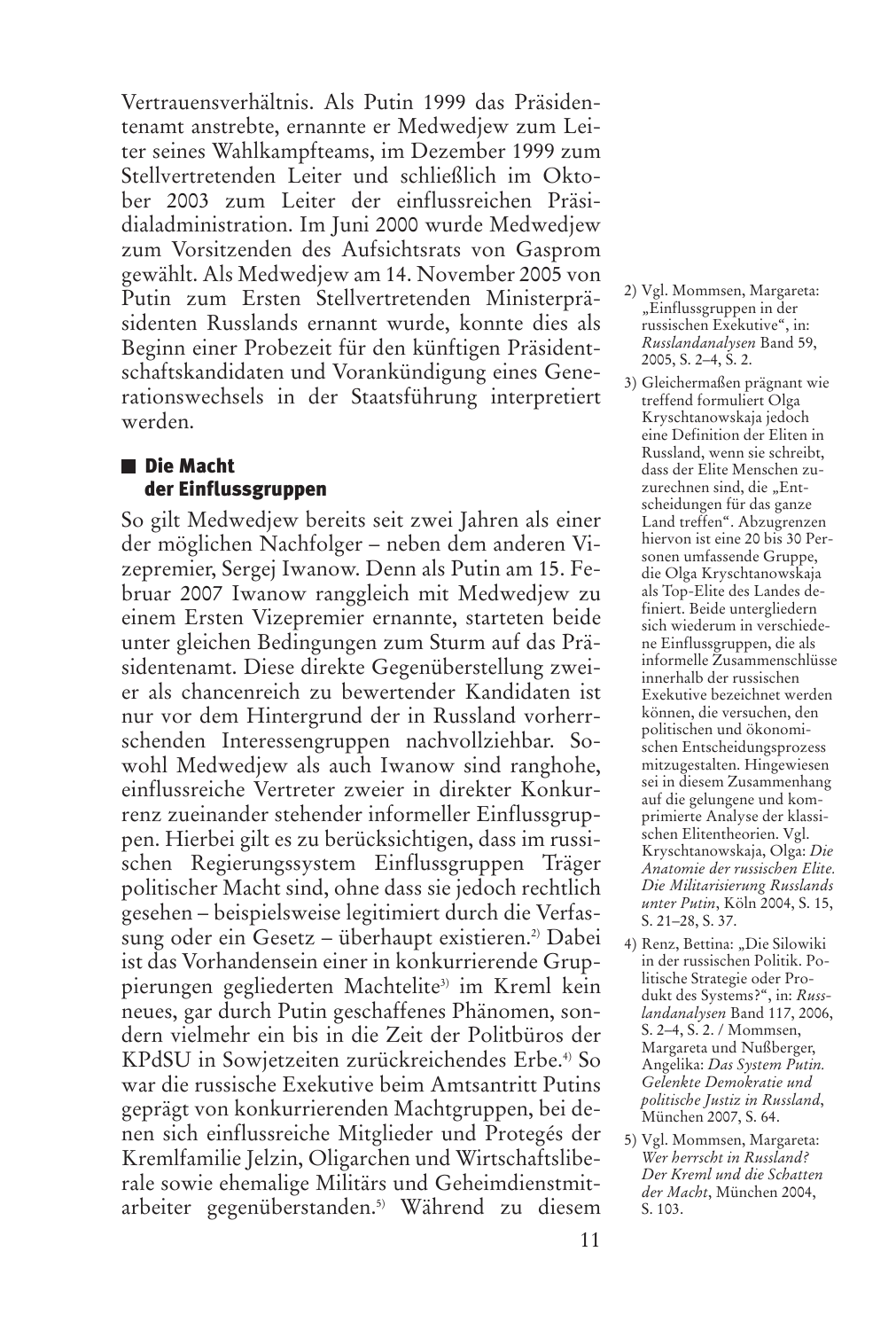Zeitpunkt der Eindruck vorherrschend war, dass in zunehmendem Maße eine kleine Gruppe von Wirtschaftsmächtigen, die Familie Jelzins oder gar seine Leibwächter die Geschicke Russlands bestimmten, ergibt sich am Ende der zweiten Amtszeit Putins ein divergierendes Bild. 6)

- 6) Vgl. Treisman, Daniel: "Putin's Silovarchs", in: *Orbis*, Band 52, Nr.1, S. 141–153, S. 141.
- 7) Vgl. Renz, Bettina: "Putin's Militocracy? An Alternative Interpretation of the Role of Siloviki in Contemporary Russian Politics", in: *Europe-Asia Studies*, Band 18, 2006, Nr. 6, S. 903–924, S. 906.
- 8) Vgl. Kryschtanowskaja, Olga: *Die Anatomie der russischen Elite. Die Militarisierung Russlands unter Putin*, Köln 2004, S. 126.
- 9) Mommsen, Margareta: *Wer herrscht in Russland? Der Kreml und die Schatten der Macht*, München 2004, S. 123.
- 10) Vladislav Inozemtsev beschreibt diesen Aspekt ausdrücklich als Herrschaftsund Machtmittel Putins, da jeder mit einer Entlassung rechnen müsse und sich niemand "wirklich sicher" fühle. Inozemtsev, Vladislav: "Russia Today. Up the Down Staircase", in: *Russia in Global Affairs*, Band 5, No. 3, September 2007, S. 21–33, S. 24.

# **Die** *Silowiki* **auf dem Gipfel der Macht**

Den unter der Bezeichnung *Silowiki* subsummierten ehemaligen Militärs und Geheimdienstmitarbeitern gelang es während der Präsidentschaft Putins, eine zunehmend dominierende Rolle innerhalb des Kremls zu übernehmen. So wurde jüngst die wachsende Anzahl von Politikern mit einem militärischen Werdegang als charakteristisches Merkmal der Präsidentschaft Putins diskutiert. 7) Ohne Zweifel triff die kontrovers geführte Debatte zur Bedeutung der Einflussgruppen einen Kernbereich jedweder Analyse des politischen Systems Russlands, da hier die Entscheidungs- und Machtstruktur des russischen Staatssystems und somit die Stellung Putins maßgeblich berührt werden.

Seit der Übernahme des Präsidentenamtes sah sich Putin mit dem Problem konfrontiert, dass ihm nahezu keiner seiner unmittelbaren Vertrauensleute auf dem steilen Karriereweg hatte folgen können. Der Mangel an ihm persönlich vertrautem Personal begleitete Putin daher seit seiner Amtsübernahme. 8) Auch daher lässt sich der Trend bestätigen, Vertreter hoher militärischer Ränge aus Armee und Sicherheitsdienst in vakante politische und Verwaltungsposten aller Hierarchieebenen zu holen. 9) Hierbei resultiert die hohe Anzahl der *Silowiki* vor allem aus den Personalreduzierungen des KGB und der Streitkräfte in den Jahren 1991 bis 1993. So wurde der Prozess der wachsenden Einflussnahme auf das politische wie das wirtschaftliche System Russlands ohne Zweifel durch ehemalige Offiziere verstärkt, die nach neuen Betätigungsfeldern suchten und gleichzeitig ihre persönlichen Netzwerke weiter ausbauten. In diesem Zusammenhang ist auf die Macht Putins hinzuweisen, Personen auszutauschen, sollten sie seinen Erwartungen nicht genügen, da die Größe der Gruppe Putin jederzeit ein ausreichendes und konkurrierendes Kräftereservoir garantiert. 10)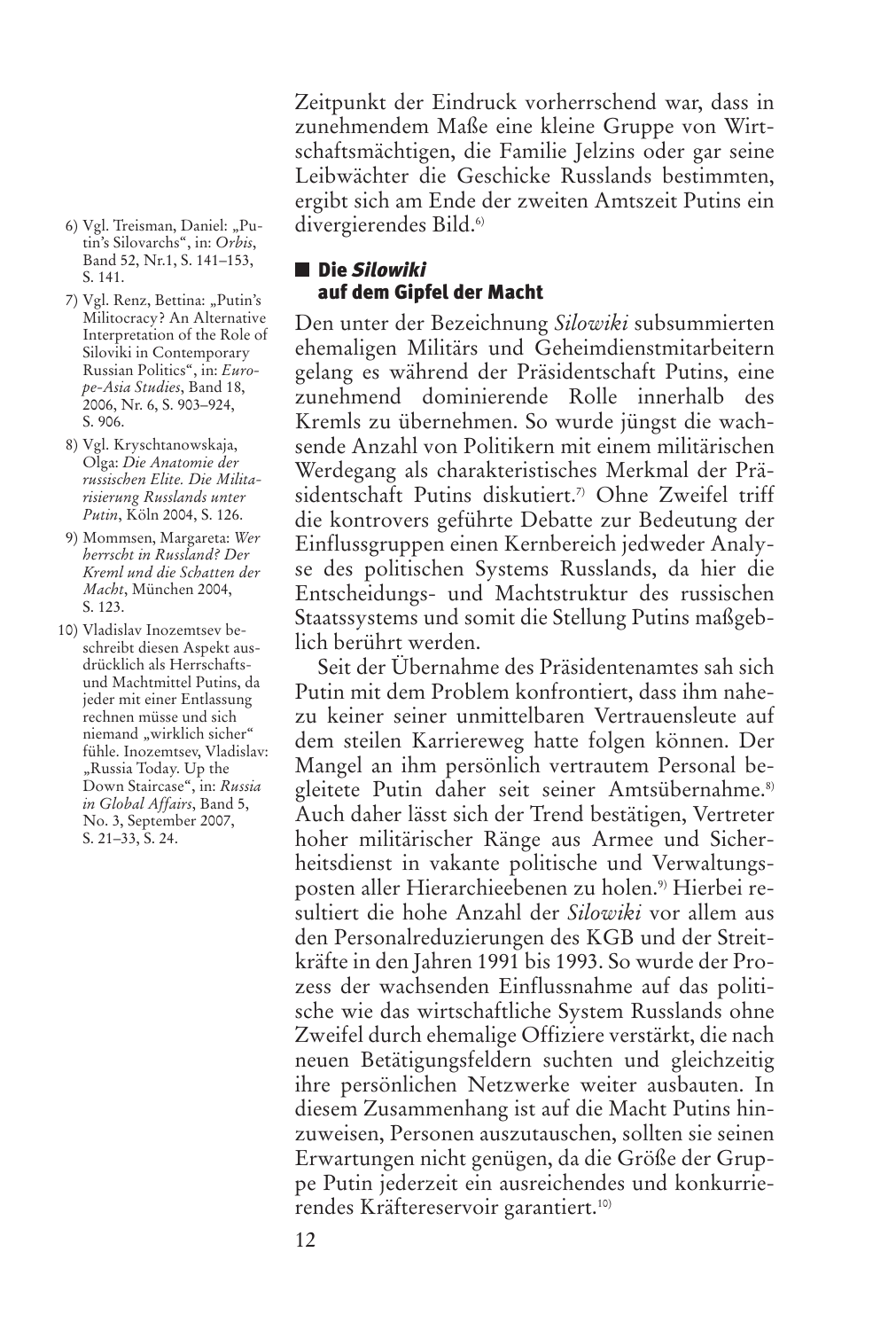Insgesamt gilt es daher auf den offensichtlichen Bedeutungszuwachs der *Silowiki* hinzuweisen, der jüngst durch eine Analyse der Stiftung Wissenschaft und Politik nachdrücklich bestätigt wurde. Eberhard Schneider kommt hier nach einer detaillierten Analyse der Biographien von Amtsträgern zu dem Ergebnis, dass ehemalige Mitarbeiter des KGB/FSB in folgenden Bereichen vertreten sind: "Präsidialadministration, Sicherheitsrat, Regierung, Staatsduma, Föderationsrat, Republikpräsidenten und Gouverneure, Regierungen und Parlamente der Republiken, Spitzen von Banken, Firmen, Parteien und gesellschaftlichen Organisationen."11)

Die Auflistung verdeutlicht eindrucksvoll das Ausmaß der Einflussnahme und Machtsteigerung, das Schneider zutreffend als "FSB–Netzwerk"<sup>12)</sup> bezeichnet. Nach Einschätzung der Russlandexpertinnen Olga Kryschtanowskaja und Margareta Mommsen wurde bereits am Ende der ersten Amtszeit Putins deutlich, dass sich die Seilschaften der *Silowiki* stärker dem "Olymp der Macht" genähert hatten als die anderen Einflussgruppen. 13) Gerade in den Schlüsselbereichen wie der Präsidialadministration übernahmen die *Silowiki* ein Höchstmaß an Kontrolle und Einfluss. Ferner gilt es, auf den wachsenden Zusammenhang zwischen den *Silowiki* und der wirtschaftlichen Macht hinzuweisen. Die Übernahme zahlreicher Unternehmen durch Personen, die eindeutig den *Silowiki* zugerechnet werden müssen, ist hierbei frappierend. 14)

#### **Russischer Pluralismus**

Im Rahmen eines wissenschaftlichen Disputs kristallisieren sich zunehmend zwei konträre Positionen und Deutungen heraus. – Während die bereits genannten Autoren vor dem Hintergrund umfangreicher statistischer Erhebungen einen deutlichen und gezielt herbeigeführten Machtzuwachs der *Siloviki* während der Präsidentschaft Putins konstatieren, kommt Bettina Renz in ihrer 2006 erschienenen Studie zu dem Ergebnis, dass der "Grad der Einflussnahme" der *Silowiki* "weit bescheidener" sei, "als oft angenommen wird". 15) Auch wiesen Sharon Werning und David W. Rivera in einem 2006 erschienenen Aufsatz auf einen prozentual belegbaren Bedeutungszuwachs von Wirtschaftsfachleuten innerhalb

- 11) Schneider, Eberhard: "Putins zweite Amtszeit. Stärkung der Machtvertikale und wachsender Einfluss des FSB", SWP-Studie, Berlin 2006, S. 19f.
- 12) Vgl. ebd.
- 13) Kryschtanowskaja, Olga: *Die Anatomie der russischen Elite. Die Militarisierung Russlands unter Putin*, Köln 2004, S. 15, S. 21–28, S. 37. / Kryschtanowskaja, Olga und White, Stephen: "Putins Militocracy", in: *Post-Soviet Affairs*, Band 19, 2003, Nr. 4, S. 289–306. / Mommsen, Margareta: *Wer herrscht in Russland? Der Kreml und die Schatten der Macht*, München 2004, S. 233.
- 14) Igor Setschins Engagement bei Rosnefs kann hierbei als ein Beispiel von vielen gelten. Daniel Treisman kreierte in Anlehnung an die Begriffe "Oligarchen" und "Silowiki" den Begriff der Silowarchen. Vgl. Treisman, Daniel: "Putin's Silovarchs", in: *Orbis*, Band 52, Nr. 1, S. 141–153, S. 141.
- 15) Renz, Bettina: "Die Silowiki in der russischen Politik. Politische Strategie oder Produkt des Systems?", in: *Russlandanalysen* Band 117, 2006, S. 2–4, S. 2.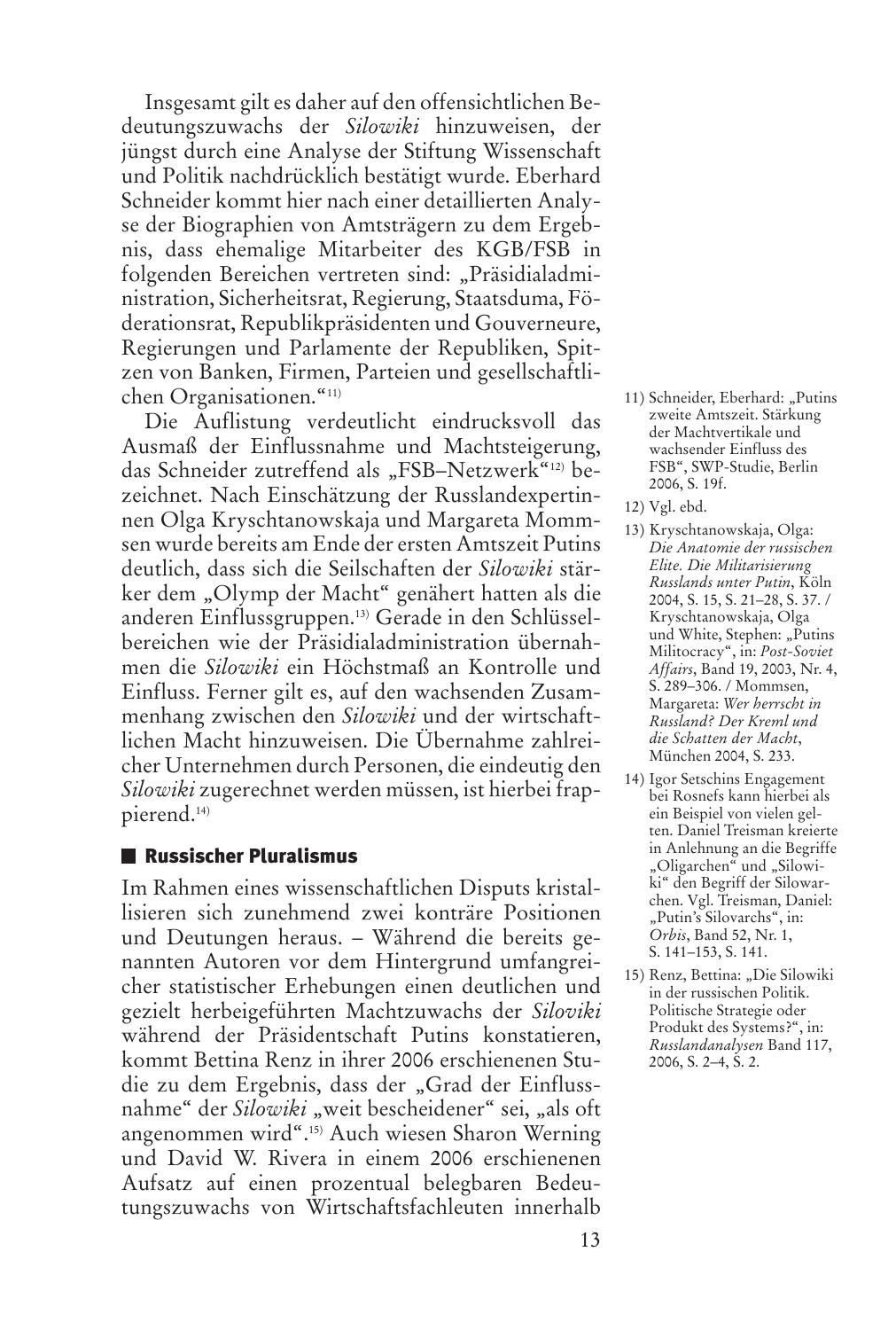- 16) Vgl. Rivera, Sharon Werning und Rivera, David W.: "The Russian Elite under Putin. Militocratic or Bourgois?" in: *Post-Soviet Affairs*, Band 22, 2006, Nr. 2, S. 125–145, S. 130.
- 17) Vgl. Renz, Bettina: "Putin's Militocracy? An Alternative Interpretation of the Role of Siloviki in Contemporary Russian Politics", in: *Europe-Asia Studies*, Band 18, 2006, Nr. 6, S. 903–924, S. 907.
- 18) Vgl. Mommsen, Margareta und Nußberger, Angelika: *Das System Putin. Gelenkte Demokratie und politische Justiz in Russland*, München 2007, S. 63.
- 19) Vgl. Renz, Bettina: "Die Silowiki in der russischen Politik. Politische Strategie oder Produkt des Systems?", in: *Russlandanalysen* Band 117, 2006, S. 2–4, S. 3.
- 20) Vgl. Renz, Bettina: "Putin's Militocracy? An Alternative Interpretation of the Role of Siloviki in Contemporary Russian Politics", in: *Europe-Asia Studies*, Band 18, 2006, Nr. 6, S. 903–924, S. 908f.
- 21) Vgl. Mommsen, Margareta: "Einflussgruppen in der russischen Exekutive", in: *Nur ein Ölboom. Bestimmungsfaktoren und Perspektiven der russischen Wirtschaftsentwicklung*, hg. von Hans-Hermann Höhmann, Heiko Pleines und Hans-Henning Schröder, Münster 2005, S. 169–184, S. 175.
- 22) Vgl. Mommsen, Margareta und Nußberger, Angelika: *Das System Putin. Gelenkte Demokratie und politische Justiz in Russland*, München 2007, S. 66. / Mommsen, Margareta: "Einflussgruppen in der russischen Exekutive", in: *Russlandanalysen* Band 59, 2005, S. 2–4, S. 3.
- 23) Mommsen, Margareta und Nußberger, Angelika: *Das System Putin. Gelenkte Demokratie und politische Justiz in Russland*, München 2007, S. 63.
- 24) Pluralismus bietet "als Leitbild und Grundelement der Legitimität moderner Demokratien einen normativen

des politischen Systems Russlands hin, der allerdings in wissenschaftlichen Analysen kaum Beachtung fän $de^{16}$ 

Wenn jedoch während der Präsidentschaft Putins auch zahlreichen Personen ohne militärischen Hintergrund Machtpositionen übertragen wurden, 17) wäre die Frage nach der gemeinsamen Schnittmenge, dem gleichsam verbindenden Element, demnach mit dem alleinigen Hinweis auf eine militärische Vergangenheit oder Zugehörigkeit zum FSB nicht erschöpfend beantwortet.

Wesentlich erscheint vielmehr, dass alle Mitglieder der Elite ein persönliches Loyalitätsverhältnis zu Putin als verbindendes Element vorweisen können. 18) Bei der Rekrutierung der *Silowiki* durch Putin sind nicht deren militärische Prägung, sondern die persönliche Beziehung zu Putin und dessen Loyalitätserwartung als entscheidende Faktoren zu berücksichtigen. 19) Insgesamt erweist sich nicht ein militärischer Berufshintergrund, sondern das persönliche Loyalitätsverhältnis zu Putin als entscheidender Schlüssel zur Übernahme verantwortungsvoller Positionen in der Exekutive. 20) So erscheint es folgerichtig, dass sich auch nach vollständiger Konsolidierung der Macht Putins weiterhin konkurrierende Gruppierungen gegenüberstehen. Auch erscheint die Aufteilung der Einflussgruppen in wirtschaftsliberale Juristen und *Silowiki* insofern nachvollziehbar, 21) als es sich hierbei letztlich um eine Spiegelung von Putins Lebensweg handelt. So entstammt das von Putin berufene Führungspersonal unterschiedlichen Rekrutierungsfeldern und setzt sich aus früheren Studienfreunden aus der Juristischen Fakultät der Universität Leningrad, Kollegen im Geheimdienst und in der Stadtverwaltung St. Petersburgs zusammen. 22)

Neben dem massiven Ausbau der Zentralmacht und der Stärkung der Befugnisse des Präsidenten ist das Vorhandensein von rivalisierenden Machtgruppierungen als Grundvoraussetzung und entscheidendes Element der spezifischen Herrschaftstechnik Putins zu interpretieren. Begriffe wie "Apparatepluralismus" und "Bürokratischer Pluralismus"23) beschreiben die russische Wirklichkeit, wobei Pluralismus in diesem Zusammenhang keinesfalls für ein demokratisches Prinzip steht. 24) Das Vorhandensein mehrerer stark informalisierter Elitegruppen als Plu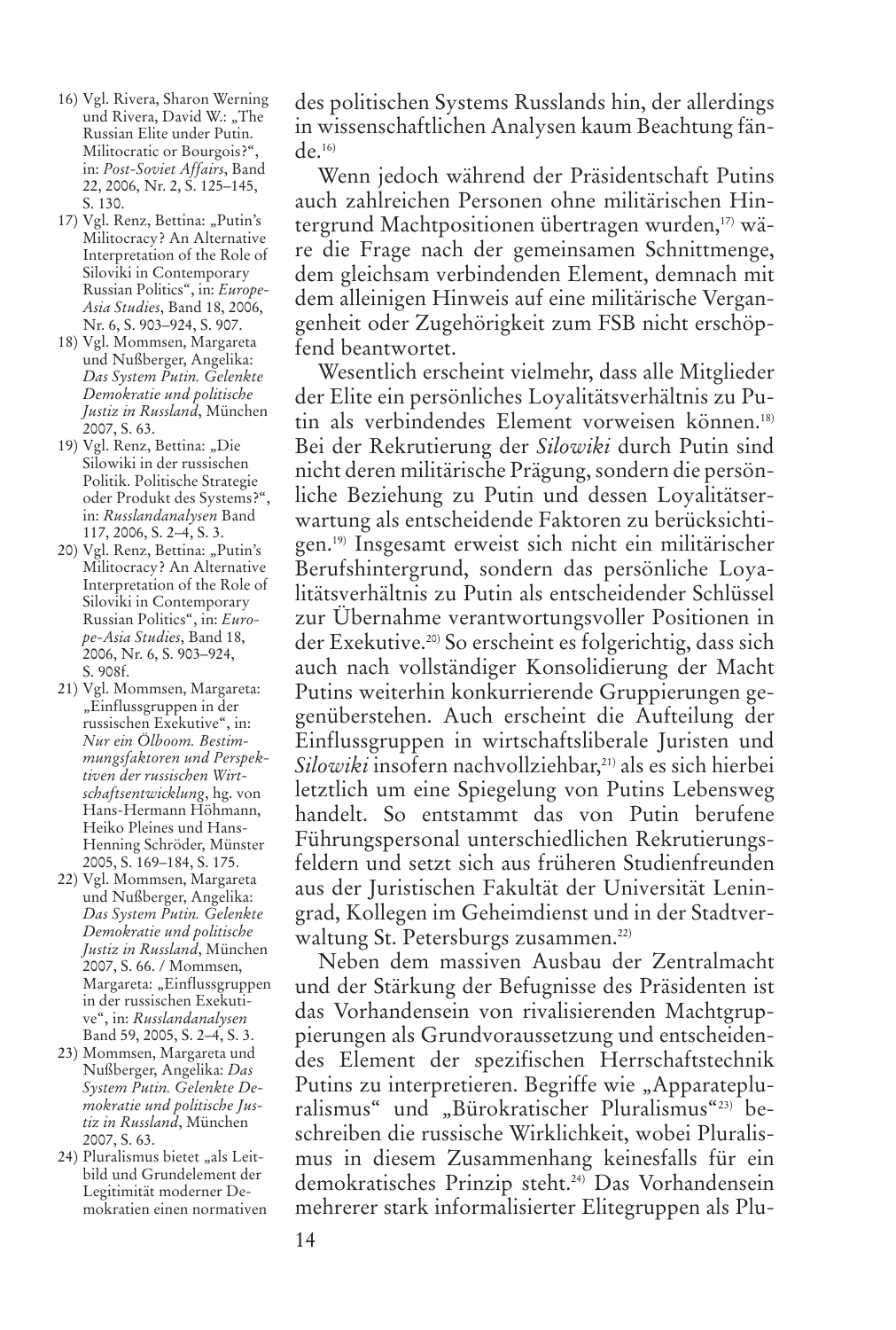ralismus zu bezeichnen, widerspricht der Idee der Gewaltenteilung. 25) Die im Kreml agierenden Gruppen und Clans sind nicht an die gesellschaftlichen Kräfte des Landes rückgekoppelt und entsprechen daher keinesfalls demokratischen Ansprüchen.

Der Profilierungskampf informeller Gruppen ist zum immanenten Bestandteil des aktuellen, politischen Systems Russlands geworden, in dem Putin weder das Ziel verfolgt, die Machtgruppen zu versöhnen, noch, sich auf eine Machtgruppe festzulegen. 26) Nur ein Gleichgewicht der Kräfte, in dem ihm die Rolle des Entscheidenden, der dasletzte Wort hat, zukommt, sichert seine eigene Stellung. 27) Der Präsident hat in dem System demnach die Rolle des Schiedsrichters, Moderators oder Krisenmanagers inne, der die Aufgabe übernimmt, das Gleichgewicht zwischen den Gruppierungen zu erhalten, um auf dieser Basis gestalterisch wirken zu können. 28)

Wenngleich der Wettkampf der Kremlgruppen nicht als demokratischer politischer Wettbewerb verstanden werden kann, fand seit dem Herbst 2005 in den staatlichen Medien ein unerklärter Wahlkampf zwischen Iwanow als Vertreter der *Silowiki* und Medwedjew als prominentestem Kandidaten der gemäßigten Kräfte in der Exekutive statt. Hierbei galt als sicher, dass die Entscheidung nicht erst am Wahltag fallen werde, da eine systemdestabilisierende Polarisierung der russischen Bevölkerung die unvermeidliche Konsequenz eines allzu langen Wahlkampfes gewesen wäre. Vielmehr sind die Machtkämpfe der Gruppierungen einer öffentlichen oder gar parlamentarischen Kontrolle oder Einsicht entzogen. 29)

#### **Medwedjew contra Iwanow**

Die Ankündigung Putins, die politische Bühne verlassen zu wollen, hatte eine immense destabilisierende Wirkung auf das politische System Russlands. Sobald Putin sich aus der Politik zurückziehen sollte, würde er ein Machtvakuum hinterlassen. Eine Spaltung der russischen Elite, ein Kampf aller gegen alle – bellum omnium contra omnes –<sup>30)</sup> wäre die Folge. Ein Konsens über einen von allen Machtgruppen akzeptierten Kandidaten wäre die notwendige, aber zugleich unwahrscheinliche Grundvoraussetzung einer weiterhin bestehenden Koexistenz der KremlgrupBezugspunkt, der die Freiheit und Vielfalt individueller Meinungen, Interessen und Lebensentwürfe für richtig erachtet, in Form der freiheitlich-demokratischen Grundordnung schützt und als zentralen Antrieb für die soziale, ökonomische und politische Dynamik moderner Gesellschaften anerkennt". Nohlen, Dieter / Schultze, Rainer-Olaf / Schüttemeyer, Susanne S. (Hrsg.): *Lexikon der Politik*, Band 7: Politische Begriffe. München 1998, S. 482.

- 25) Kryschtanowskaja, Olga: *Die Anatomie der russischen Elite. Die Militarisierung Russlands unter Putin*, Köln 2004, S. 82.
- 26) Mommsen, Margareta und Nußberger, Angelika: *Das System Putin. Gelenkte Demokratie und politische Justiz in Russland*, München 2007, S. 81.
- 27) Vgl. Schewzowa, Lilija: "Die russische Staatsmacht vor den Wahlen", in: *Russlandanalysen*, I/2003, S. 2–4, S. 4.
- 28) Vgl. Vogel, Heinrich: "Russland ohne Demokratie. Konsequenzen für das Land und die europäische Politik", SWP-Studie, Berlin 2004, S. 9.
- 29) Vgl. Pallin, Carolina Vendil: "The Russian Power ministries. Tool and Insurance of Power", in: *Journal of Slavic Military Studies*, Band 20, 2007, S. 1-25, S. 1. / Vogel, Heinrich: "Russland ohne Demokratie. Konsequenzen für das Land und die europäische Politik", SWP-Studie, Berlin 2004, S. 9.
- 30) Inozemtsev, Vladislav: "Russia Today. Up the Down Staircase", in: *Russia in Global Affairs*, Band 5, No. 3, September 2007, S. 21–33, S. 33. / Ševcova, Lilija: "Garantiert ohne Garantie. Russland unter Putin", in: *Osteuropa*, 56. Jahrgang, Band 3/2006, S. 3-18, S. 11. / Mommsen, Margareta: "Einflussgruppen in der russischen Exekutive", in: *Russlandanalysen* Band 59, 2005, S. 2–4, S. 2.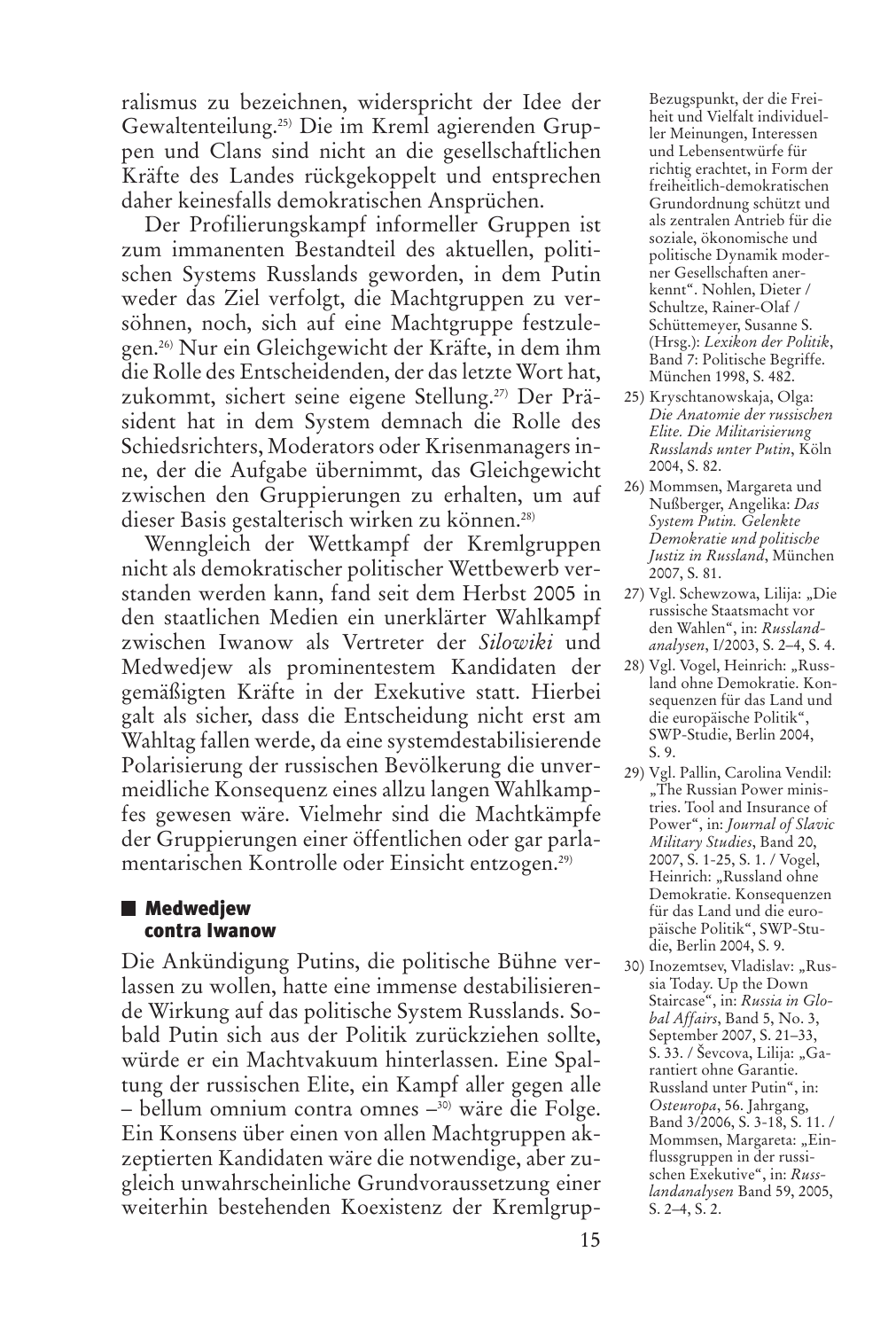- 31) Auch halten Ian Bremmer und Samuel Charap nur so einen Verteilungskampf im Sinne eines Zitats Winston Churchills, "bulldog fight under the carpet", für denkbar. Bremmer, Ian und Charap, Samuel: "The siloviki in Putin's Russia: who they are and what they want", in: *Washington Quarterly* 2006–2007, Band 30, Nr. 1, S. 83–92, S. 91. / Auch Lilia Shevtosova hält einen Konsens der Machtgruppen zur Nachfolgeregelung für entscheidend. Vgl. Shevtsova, Lilia: "Bürokratischer Autokratismus", in *Aus Politik und Zeitgeschichte*, Band 11/2006, S. 6-13, S. 9. / Mommsen, Margareta und Nußberger, Angelika: *Das System Putin. Gelenkte Demokratie und politische Justiz in Russland*, München 2007, S. 76.
- 32) Mommsen, Margareta und Nußberger, Angelika: *Das System Putin. Gelenkte Demokratie und politische Justiz in Russland*, München 2007, S. 27.
- 33) Schulze, Peter W.: "Souveräne Demokratie. Kampfbegriff oder Hilfskonstruktion", in: *Russland heute. Rezentralisierung des Staates unter Putin*, hg. von Matthias Buhde und Gabriele Gorzka, Wiesbaden 2007, S. 293–313, S. 294.
- 34) Mommsen, Margareta und Nußberger, Angelika: *Das System Putin. Gelenkte Demokratie und politische Justiz in Russland*, München 2007, S. 79.

pen, deren Machtkämpfe eben nicht offen, sondern hinter den Kremlmauern ausgetragen werden. 31)

Lediglich ein öffentlichkeitswirksam ausgetragener Dissens Medwedjews und Iwanows kann als Ausdruck ihres Bemühens gedeutet werden, die Flaggen zweier unterschiedlicher Kremlgruppen hochzuhalten, um innerhalb der jeweiligen Gruppierung ihren Führungsanspruch zu unterstreichen. Wladislaw Surkow, Stellvertretender Leiter der Administration, formulierte das Konzept der "souveränen Demokratie" und betonte hierin den historischen Sonderweg Russlands mit dem Ziel, eine Kritik des Auslands an den innenpolitischen Verhältnissen des Landes zu entkräften.<sup>32)</sup> Während sich Iwanow für die "souveräne Demokratie", "souveräne Wirtschaft" und eine "starke Militärmacht" aussprach, empfahl sich Medwedjew als klassischer Liberaler und westlich orientierter Politiker und schaltete sich aktiv in die Diskussion des durch Surkov formulierten Konzepts der "souveränen Demokratie" ein. Demokratie und Souveränität seien zwei nicht trennbare Begriffe. Er formulierte hierzu klar: "Die Demokratie und die Souveränität dürfen nicht voneinander getrennt werden. Und die eine darf die andere nicht unterdrücken." Da Medwedjew für die Fortsetzung eines wirtschaftsliberalen Kurses steht, grenzte er sich noch klarer von Überlegungen zu einer "souveränen Wirtschaft" ab, die er als euphemistische Umschreibungsformel für Staatskapitalismus geißelte. 33) Surkow gelang es nicht, sich auch in den Augen Putins als ideologischer und konzeptioneller Ideengeber zu etablieren, wollte er mit dem Begriff der "souveränen Demokratie" doch allzu offensichtlich die antidemokratische Entwicklung in Russland international rechtfertigen.

Wenngleich Iwanow sich seitdem zunehmend von den *Silowiki* distanzierte, konnte er in der internationalen Wahrnehmung nicht mit Medwedjew gleichziehen. 34) Andererseits erschien Iwanow innenpolitisch als "geklonter Putin" geeignetster Kandidat und zeitweise gar als Favorit einer Präsidentschaftsnachfolge, bis am 14. September sowohl er als auch Medwedjew zu Verlierern des Personalkarussells wurden. Überraschend wurde Viktor Subkow nach seiner Ernennung zum Ministerpräsidenten dank vielfältiger Äußerungen Putins zum Kronprinzen. Subkow war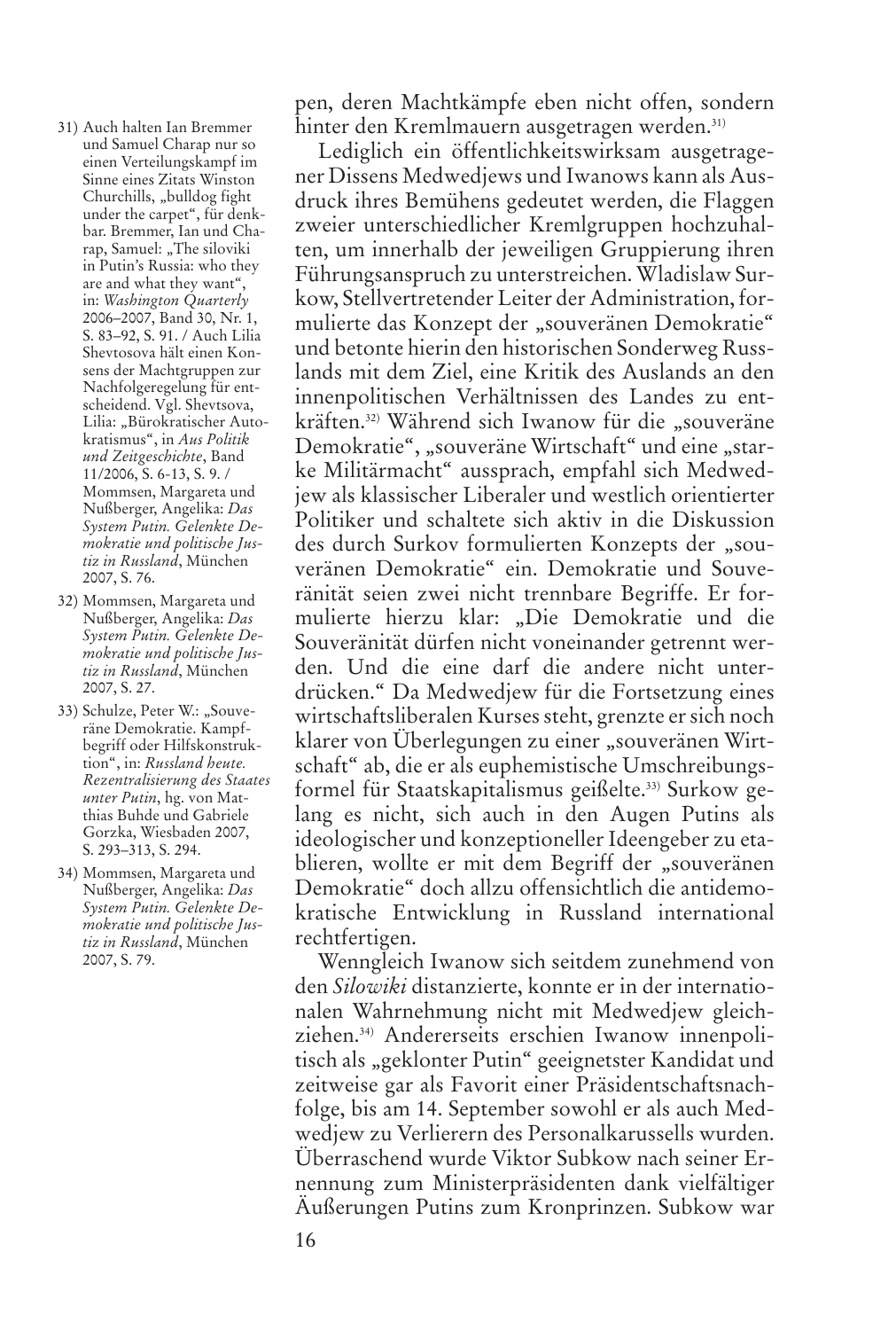in der Zeit von 1992 bis 1993 Putins Stellvertreter im Außenhandelskomitee in St. Petersburg. Anschließend wurde er Chef der Steuerinspektion, stellvertretender Minister und 2001 schließlich Chef der Finanzaufsicht. Medwedjew schien als Verlierer im Kampf um das Präsidentenamt mit seinem bereits vollzogenen Einstieg bei Gasprom auf einen privatwirtschaftlichen Karriereweg zu wechseln. Es wurde allgemein erwartet, dass der sich mit 65 Jahren im Pensionsalter befindliche Subkow bereits kurze Zeit nach seiner Wahl zum Präsidenten Putin aus "gesundheitlichen Gründen" den Thron des Staatsoberhaupts überlassen würde.

Die jetzige Entscheidung Putins für Medwedjew war daher vor allem aufgrund der früheren Festlegung für Subkow eine wirkliche Überraschung nach dem Prinzip "Reise nach Jerusalem" – Wer als Letzter zum Nachfolger gekürt wird, wird russischer Präsident. Es stellt sich angesichts der Nominierung Medwedjews die Frage, welches längerfristige Ziel Putin verfolgt. Hierbei ist zwischen zwei Interpretationsansätzen zu unterscheiden. Während einerseits davon ausgegangen werden kann, dass Medwedjew als bewusst schwacher Nachfolger inthronisiert wird, um Putin eine schnelle und problemlose Rückkehr zur Macht zu ermöglichen, gilt es andererseits zu analysieren, inwiefern Medwedjew sich als starker Nachfolger Putins würde durchsetzen können.

## **Putins Ziel: Medwedjew als schwacher Nachfolger und Platzhalter der Macht**

Russlands politisches System ist auf die Person des Präsidenten zugeschnitten. Unbestreitbar ist er die zentrale politische Figur, denn er ist nicht nur Staatsoberhaupt, sondern auch Chef der Exekutive. Die Verfassung kennt zwar das Amt eines Premierministers, räumt aber dem Präsidenten die Möglichkeit ein, bei Kabinettssitzungen den Vorsitz zu führen (Art. 83 b). Der Präsident ernennt den Premierminister, wobei er die Zustimmung der Duma einholen muss. Für die Ernennung der Minister braucht er nicht deren Einwilligung, muss sich aber an den Personalvorschlägen seines Premierministers orientieren. Der Präsident kann von sich aus nicht einzelne Kabinettsmitglieder abberufen, sondern nur über den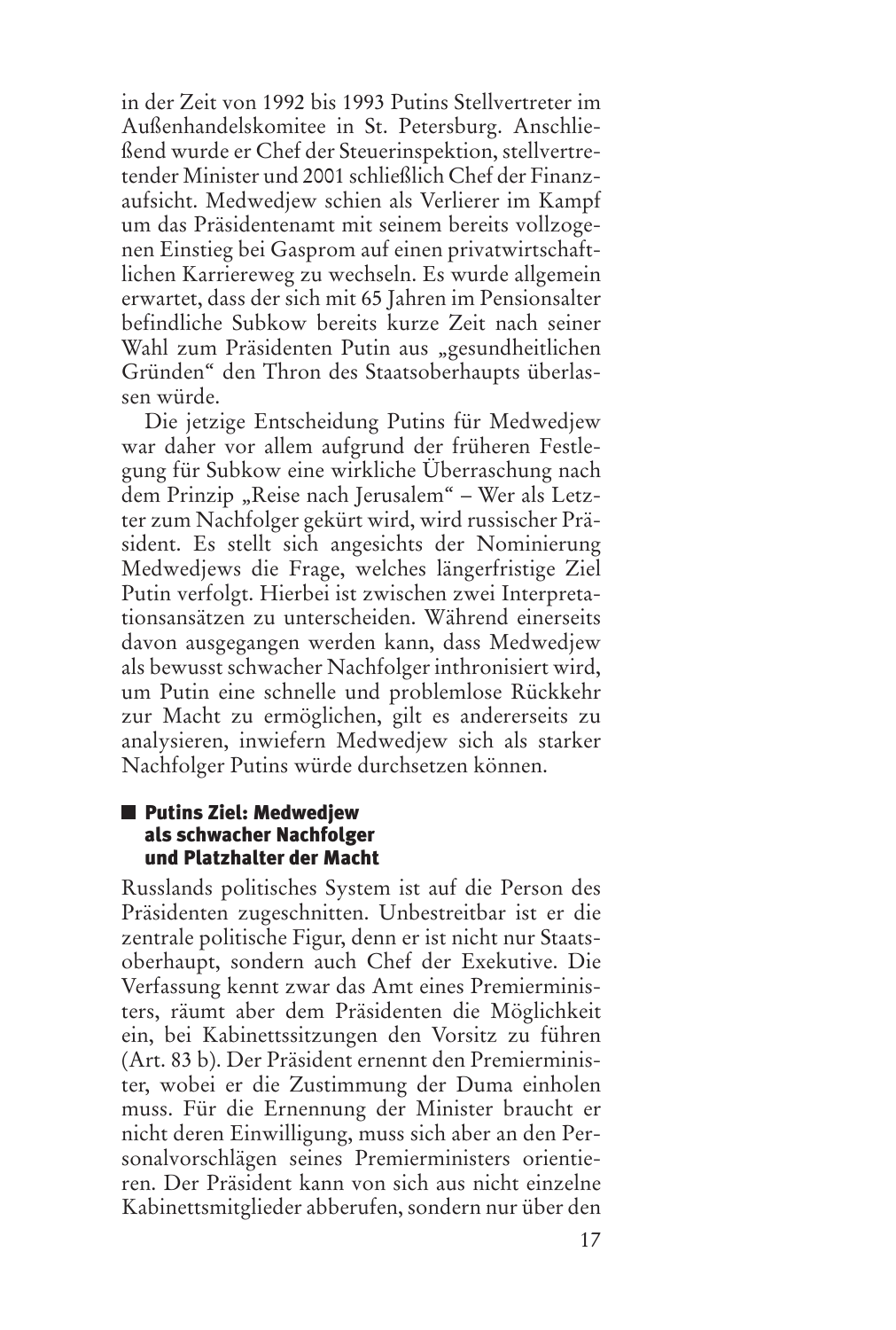Rücktritt der gesamten Regierung entscheiden (Art. 83 c). Der Präsident bestimmt laut Verfassung die Richtlinien der Innen- und der Außenpolitik (Art. 80), und er leitet die Außenpolitik (Art. 86).

Da der Premier daher gemäß den Verfassungsvorschriften nur eine nachrangige Funktion in der Machthierarchie des russischen Systems einnimmt, galt es bislang – schon aus Statusgründen – als ausgeschlossen, dass Putin dieses Amt übernehmen werde.

Offen blieb jedoch die Frage, ob sein Nachfolger als "technischer Präsident" und somit als zeitlich befristeter Platzhalter Putins fungieren würde. So war die Option denkbar, dass beispielsweise Subkow bereits in der Mitte der regulären vierjährigen Amtszeit zurücktreten werde, um den Weg für eine erneute Kandidatur Putins für das Amt des Präsidenten freizumachen. Auch – und dies ist ebenfalls von entscheidender Bedeutung – ist der Premierminister gemäß Verfassung trotz seiner vergleichsweise geringen Macht der Vertreter des Präsidenten, sollte dieser beispielsweise krankheitsbedingt nicht zur Führung der Amtsgeschäfte in der Lage sein.

## **Russische Rochade – Putin als Premierminister**

Obwohl es durch die Bennennung Medwedjews im Gegensatz zu dem sich im Pensionsalter befindlichen Subkow wahrscheinlich wird, dass Medwedjew eine vollständige Amtsperiode bevorsteht, bis er Putin die Rückkehrins Präsidentenamt überlassen wird, äußerte Putin mehrfach, dass er bereit sei, das Amt des Premierministers zu übernehmen.

Konsequenz dieser Entscheidung könnte sein, dass eine förmliche Machtverschiebung zugunsten des Premierministers Putin vollzogen wird. Sollte das Amt des Premierministers wirklich zu einem gewichtigeren Posten innerhalb des politischen Systems aufgewertet werden, wären umfassende Verfassungsänderungen notwendig. In der neuen Duma verfügt die Putin-Partei Einiges Russland zwar über die für Verfassungsänderungen notwendige Zweidrittelmehrheit, insgesamt würde sich der Schritt jedoch als nachteilig erweisen, sollte Putin früher oder später in das dann geschwächte Präsidentenamt zurückkehren wollen. Zudem hat sich Putin stets gegen eine Änderung der Verfassung ausgesprochen. Eine Abkehr von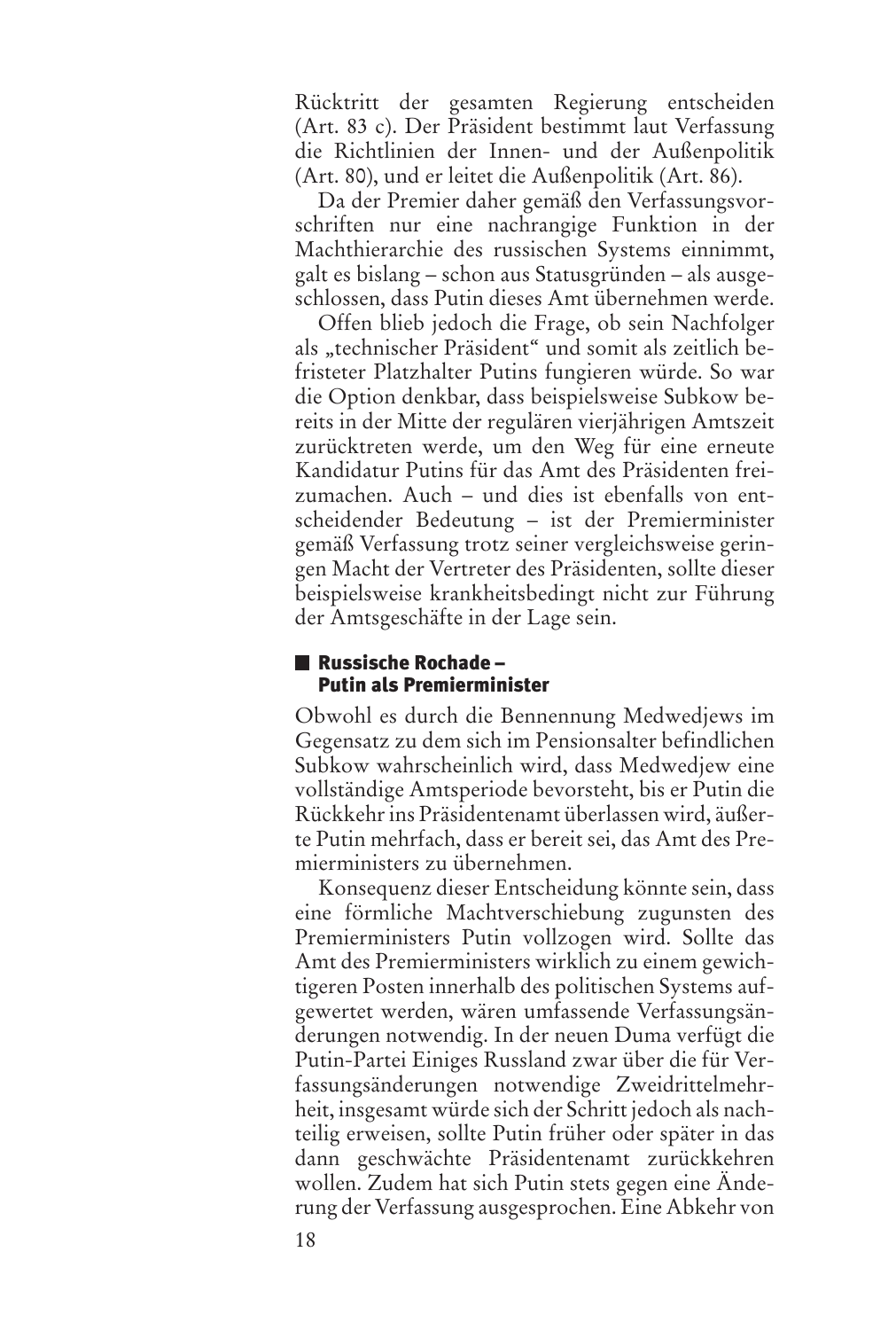dieser Auffassung würde seine Glaubwürdigkeit daher beschädigen.

Putins Ziel wird vielmehr sein, in den kommenden Monaten das politische System generell umzugestalten und die auf das Präsidentenamt konzentrierte Macht umfassend umzuverteilen. So wird dem Parlament eine neue Bedeutung zukommen, auch die Partei Geeintes Russland wird innerhalb des Systems eine gewichtigere Rolle unter Putins Führung einnehmen. Wenn Putin an der Spitze der Mehrheitspartei stehen wird, dürfte ihm als Premierminister deutlich größeres Gewicht zukommen als dem Präsidenten. 35) Putin hätte somit weiterhin die Möglichkeit, die Fäden ziehen.

Sollte Putin Medwedjew tatsächlich nominiert haben, um das Ziel zu verfolgen, seine eigene Macht auch zukünftig zu sichern, würde dies der zunehmend dominierenden Stellung der *Silowiki* nicht widersprechen. Medwedjews Nominierung wäre nicht als Beleg des Scheiterns der *Silowiki* zu interpretieren, sondern vielmehr als deutlich sichtbares Symbol ihrer Macht und zugleich als Ausdruck des Willens Putins, auch weiterhin die Geschicke Russlands mitgestalten zu wollen. Iwanow galt Putin als zu stark und daher zunehmend als unwillkommene, unkalkulierbare Konkurrenz. Im Unterschied zu Iwanow verfügt Medwedjew über keine vergleichbar einflussreiche Hausmacht und lässt daher Putin auch nach der Übertragung des Präsidentenamtes alle Optionen offen.

Da die Nominierung Medwedjews offenbart, dass Putin zunächst an die eigene Sicherheit denkt, wird die Entscheidung durch die Opposition offen kritisiert. So interpretierte der Kommunistenchef Gennadij Sjuganow die Ernennung Medwedjews als ein Indiz dafür, dass Putin den Prozess der vollständigen Union zwischen Weißrussland und Russland vorantreiben werde, um selbst gegen Ende 2008 Präsident der neuen Union zu werden.

## **Putin als "nationaler Führer" und "Wahrer russischer Interessen"**

Doch auch eine andere auf lange Sicht angelegte Variante der Machtverteilung könnte Putin dauerhaft zum einflussreichsten Staatsmann Russlands werden lassen. So könnte die Macht des zum Vizepräsidenten aufgewerteten Premiers Putin zudem mit der Über35) War die Duma 1993 noch ein oppositionelles Machtorgan, so ist ihre Bedeutung angesichts der Übermacht der präsidentennahen Partei Einiges Russland eher gering. Zwei Änderungen des Wahlrechts im Oktober 1993 und Mai 2005 führten zur 100-prozentigen Einführung eines Listenwahlsystems, das keine Direktwahl eines Abgeordneten zulässt. Die Anhebung der Sieben-Prozent-Hürde reduziert zusätzlich die Anzahl der im Parlament vertretenden Parteien.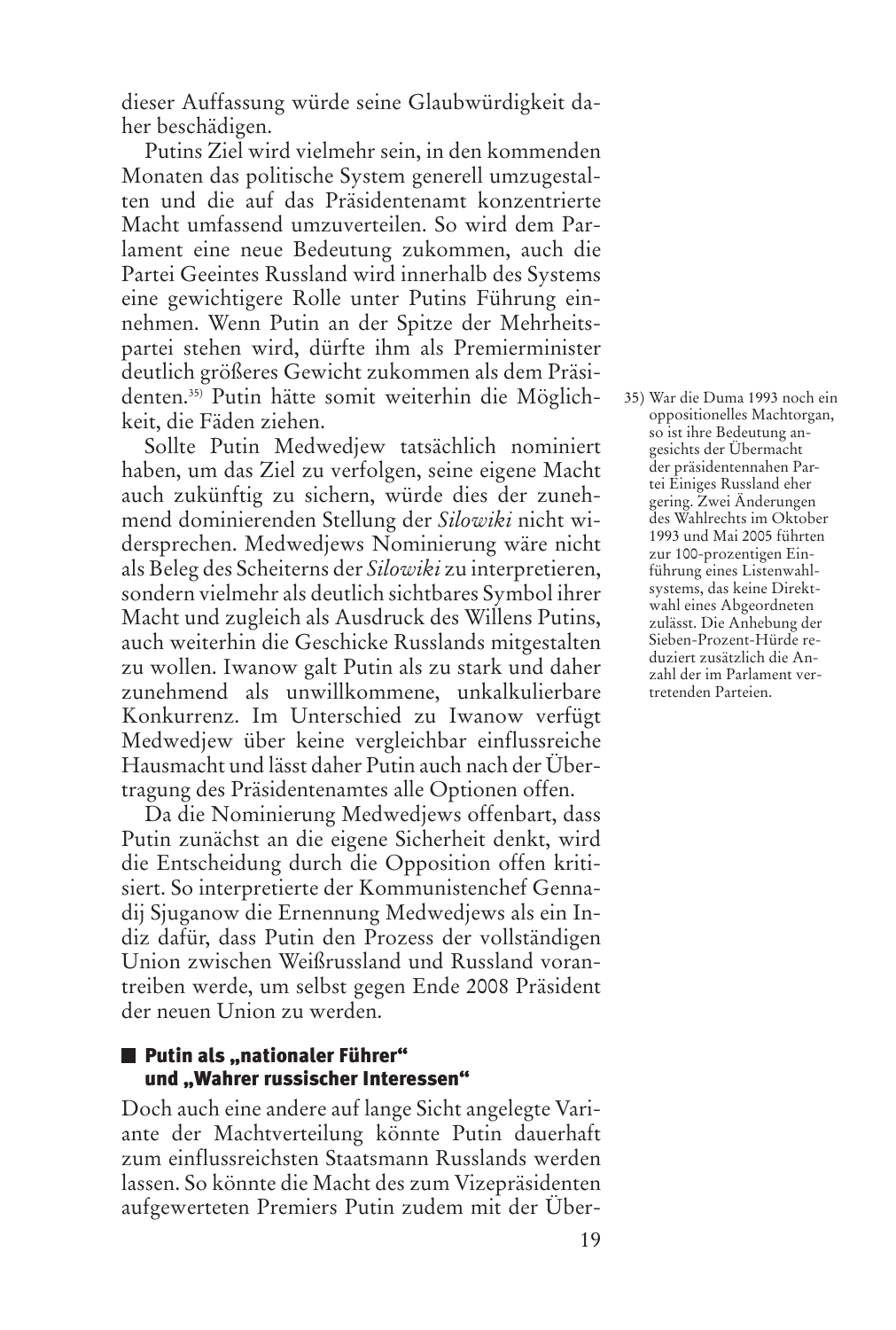nahme des Amtes eines "nationalen Führers" öffentlichkeitswirksam unterstrichen werden. Putin hat ein System geschaffen, das auf ihn zugeschnitten ist. Nun gilt es, dieses System aufzubrechen und eine neue Zentralfigur, die des nationalen Führers neben dem Präsidenten, zu etablieren. Eine solche in der Verfassung nicht vorgesehene Position würde eine Neuverteilung wesentlicher Ressorts zur Folge haben. Nach der gegenwärtig geltenden russischen Verfassung unterstehen Schlüsselressorts – darunter Außenpolitik, Verteidigung, Sicherheit und Inneres – direkt dem Präsidenten. Putins Engagement könnte sich als Premierminister und "Wahrer der russischen Interessen" zunehmend auf sicherheitspolitische und außenpolitische Fragestellungen konzentrieren. Eine arbeitsteilige Vorgehensweise erscheint insbesondere deshalb denkbar, da Medwedjew in der Vergangenheit mit rein innen- und wirtschaftspolitischen Fragen betraut war. Putin bliebe als außenpolitischer Lenker mit innenpolitischem Vetorecht weiterhin ein respekteinflößender, gegenüber dem Präsidenten Medwedjew dominierender Akteur des Landes.

#### **Putins Ziel: Medwedjew als ebenbürtiger Nachfolger im Präsidentenamt**

Nach Verfassungsartikel 81 wird der russische Präsident für vier Jahre gewählt und darf nicht mehr als zwei Amtszeiten unmittelbar hintereinander innehaben (Abs. 3). Dieser Artikel könnte geändert werden, da er laut Verfassungsartikel 136 zu denjenigen Bestimmungen zählt, die nach dem Verfahren für die Verabschiedung von föderalen Verfassungsgesetzen geändert werden können, hierzu sind gemäß Art. 108, Abs. 2 mindestens zwei Drittel der Stimmen der Dumaabgeordneten und drei Viertel der Stimmen der Föderationsratsmitglieder erforderlich. In Kraft tritt die Änderung zusätzlich nur, wenn zwei Drittel der regionalen Parlamente der Russischen Föderation die Änderung billigen (Art. 136). All diese Bedingungen wären für Putin erreichbar. Sollte Putin daher das Ziel verfolgen, seine eigene Macht zu erhalten, warum sollte er den Umweg über einen "technischen Präsidenten" Medwedjew gehen? Es gilt daher zu prüfen, ob Putin Medwedjew als starken Nachfolger im Präsidentenamt aufbauen will.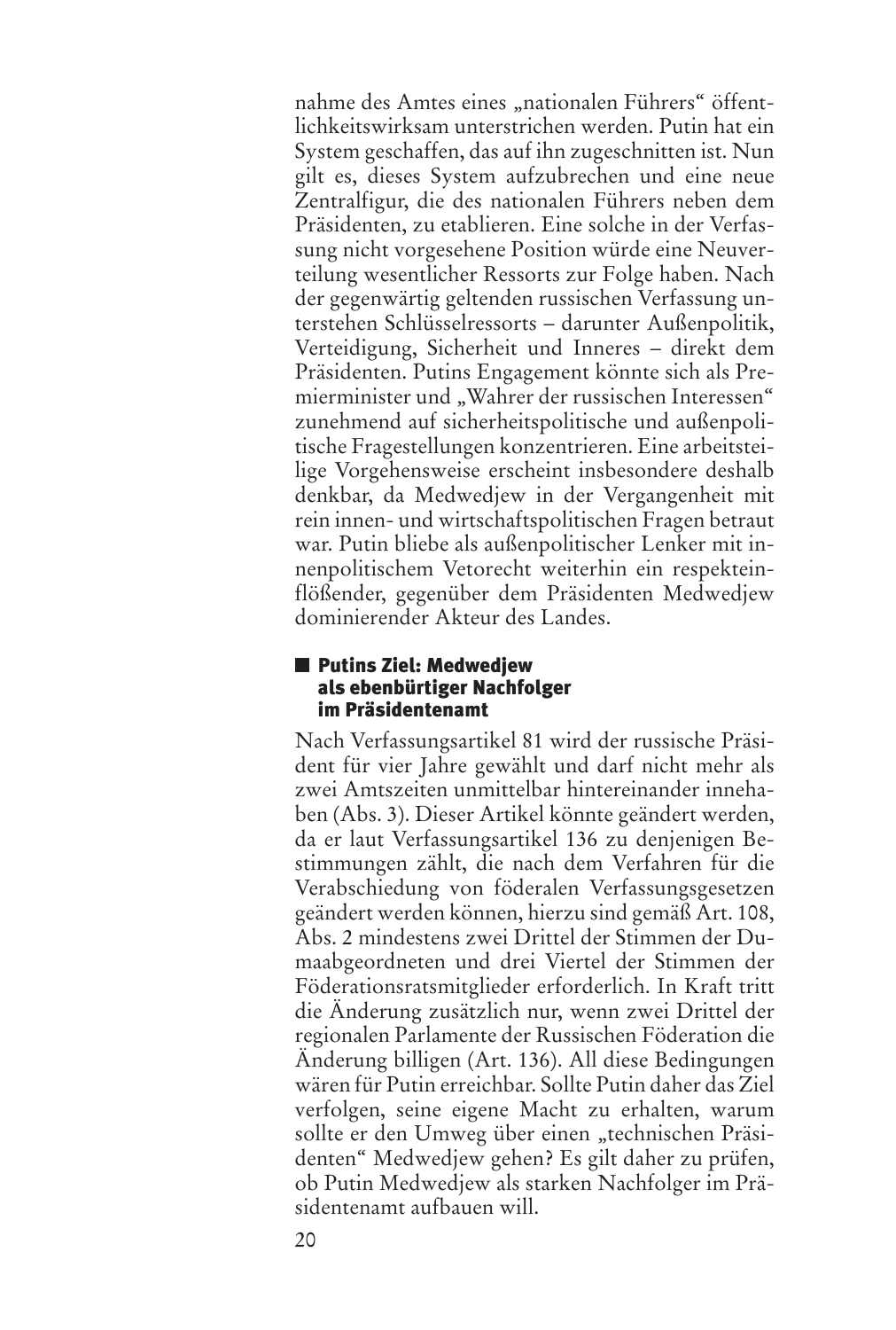Putin erklärte, dass er seit mehr als 17 Jahren mit Medwedjew sehr gut bekannt sei. Nachdem Putin 1999 nach dem Rücktritt Jelzins zum mächtigsten Mann in Russland aufgestiegen war, gehörte Medwedjew zum inneren Zirkel der Macht. Er war stets ein loyaler Diener seines Herrn und erscheint somit als am meisten geeigneter Nachfolger auf dem Präsidentensessel.

Auch die Übernahme des Premierministeramtes muss nicht als Nachweis des Zieles Putins interpretiert werden, neben Medwedjew dauerhaft eine gewichtige Rolle im politischen System einnehmen zu wollen. Vielmehr wäre Medwedjew, ließe ihn Putin vollends alleine auf der politischen Bühne zurück, schnell den Machenschaften der Silowiki chancenlos ausgeliefert. Vor diesem Hintergrund ist es wenig überraschend, dass Medwedjew Putin bereits kurz nach seiner Nominierung bat, ihm als Premierminister zur Seite zu stehen.

# **Großprojekte als strategischer Aufbau**

Als Putin am 14. November 2005 Medwedjew als Leiter der Präsidialverwaltung ablöste und ihn zum Ersten Stellvertretenden Ministerpräsidenten ernannte, übertrug er ihm die Verantwortung über vier Großprojekte in den Bereichen Wohnungswirtschaft, Gesundheitswesen, Bildungspolitik und Landwirtschaft.

Als Medwedjew die Verantwortung über diese "Nationalen Projekte" übertragen wurde, schien klar, dass die Erfolgsbilanz in diesen zentralen Krisenbereichen über seine Erfolgschancen für den Aufstieg in das Präsidentenamt entscheiden würde.

So hatte sich Medwedjew als öffentlicher Politiker profilieren dürfen und erheblich an Beliebtheit gewinnen können, da er die Gewinne aus den Energieexporten zur sozialpolitischen Reform Russlands nutzen konnte. Die finanziell massiv ausgestatteten "Nationalen Projekte" sind untrennbar mit seinem Namen verbunden. Die Nominierung Medwedjews muss daher als klare Endscheidung für eine priorisierte innen- und wirtschaftspolitisch ausgerichtete Agenda und die Übertragung der "Nationalen Projekte", rückblickend betrachtet, als strategischer Aufbau des Nachfolgers im Präsidentenamt gelten.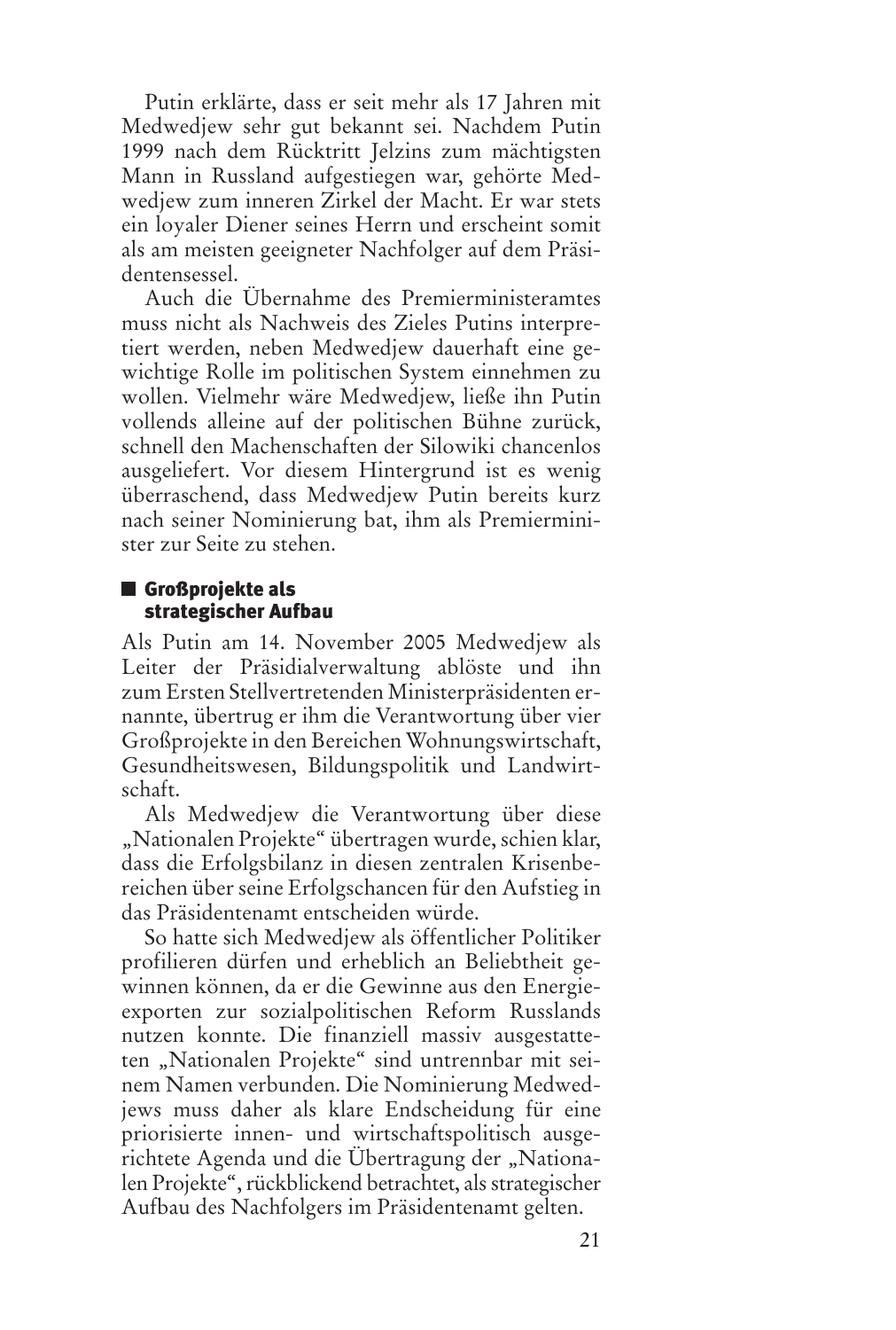#### **Die Übernahme der Machtministerien**

Medwedjew gehörte zu Putins erstem Aufgebot, als es galt, seine Macht zu etablieren. Medwedjew steht, genau wie Putin bei seiner Amtsübernahme, vor der Herausforderung, den alten Statthaltern der Macht eigene Vertraute entgegenzustellen. Medwedjew müsste vor allem direkten Einfluss auf die Machtministerien nehmen. Die unter diesem Oberbegriff subsummierten Institutionen, zu denen neben dem Verteidigungs- und Innenministerium und dem FSB beispielsweise auch das Justizministerium zählt, gelten als traditionelle Hausmacht der *Silowiki.*

Eine Machtsicherung durch Kadertausch an der Führungsspitze der Machtministerien muss daher durch Medwedjew als zwingend notwendige Voraussetzung vollzogen werden. Hierbei muss als entscheidend gelten, ob es Medwedjew gelingen wird, den Einfluss der Geheimdienste in den ersten Wochen und Monaten seiner Amtszeit zumindest auf dem jetzigen Niveau zu begrenzen.

Neben der vieldiskutierten Frage, wer das Präsidentenamt nach Putin übernimmt und ob die Verfassung zugunsten einer Machtsteigerung des Premierministers geändert wird, ist eines wesentlich: Im politischen System Russlands ist entscheidend, wer die Macht über den Zugriff auf die Machtministerien, d. h. den Geheimdienst- und Sicherheitsapparat, besitzt. So unterstrich die Ernennung Iwanows zum Verteidigungsminister im März 2001 erstmals öffentlichkeitswirksam den Anspruch Putins, durch den Rückgriff auf ihm gegenüber zur Loyalität verpflichtete Personen seine eigene Machtstellung zu festigen. 36) Putin rekrutierte nun fortlaufend Personen seines früheren unmittelbaren Umfeldes, auf deren absolute persönliche Loyalität er vertrauen konnte. 37) Diesem Beispiel muss Medwedjew folgen, will er sich als starker, ebenbürtiger Nachfolger Putins bewähren.

Hierbei könnten sich die tatsächlichen Innenverhältnisse und die oft zitierte Gegnerschaft der St. Petersburger mit den *Silowiki* als Fehlinterpretation erweisen, da die persönliche Beziehung der handelnden Personen der öffentlichen Wahrnehmung weitgehend verschlossen ist.

So erschien auch in der Vergangenheit eine strikte Unterscheidung zwischen den Militärs und Zivilisten

- 36) Vgl. Mommsen, Margareta: "Einflussgruppen in der russischen Exekutive", in: *Russlandanalysen* Band 59, 2005, S. 2–4, S. 2.
- 37) Kryschtanowskaja, Olga und White, Stephen: "Putins Militocracy", in: *Post-Soviet Affairs*, Band 19, 2003, Nr. 4, S. 289–306, S. 292. / Mommsen, Margareta: *Wer herrscht in Russland? Der Kreml und die Schatten der Macht*, München 2004, S. 123.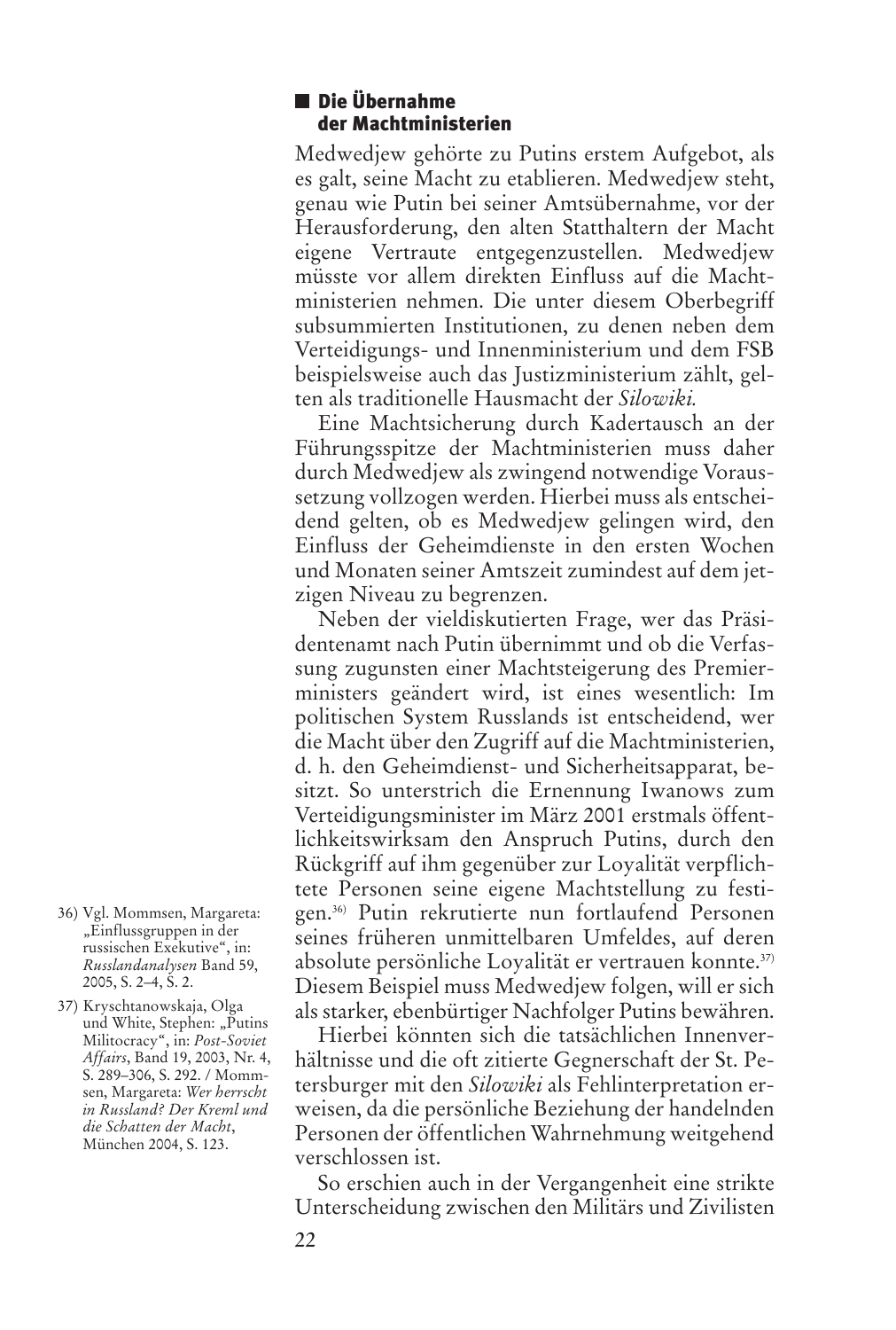oftmals konstruiert, wenn beispielsweise die Ernennung des Generalleutnants des FSB, Sergej Iwanow, im März 2001 als "Demilitarisierung der Leitung der Machtministerien" bezeichnet wurde, nur weil dieser im Geheimdienst und nicht im Militär Karriere gemacht hatte. 38) Exemplarisch können die Deutungsund Zuordnungsprobleme an der Person Igor Setschins aufgezeigt werden. Wurde Setschin zu Beginn der Präsidentschaft nicht den *Silowiki* zugerechnet, so ist sein KGB-Hintergrund heute allgemein bekannt. Dennoch beginnen auch gegenwärtig die offiziell abrufbaren Lebensläufe Setschins mit seiner Arbeit in der St. Petersburger Zivilverwaltung, ohne auf frühere Geheimdiensttätigkeiten zu rekurrieren. 39)

So ist den offiziellen Lebensläufen oftmals nicht zu entnehmen, dass die jeweilige Person beispielsweise mehrjährig für den KGB gearbeitet hat. Eindeutig gehört jedoch Medwedjew nicht zur Riege der Geheimdienstler, die seit 2000 die Kommandohöhen in Politik und Wirtschaft besetzt haben, wenngleich dies vor allem mit seinem vergleichsweise jungen Lebensalter zusammenhängt, da er erst 1987 sein Jurastudium beendete und allein daher – rein faktisch – eine Mitarbeit beim KGB nicht mehr möglich war.

Doch auch ohne eine Tätigkeit im KGB/FSB wurde Medwedjews Persönlichkeit unter Putins starkem Einfluss geformt. Während die Mitarbeiter des russischen Geheimdienstes und Militärs im Rahmen ihrer Sozialisation gelernt haben, Befehle loyal und strikt auszuführen, stellt sich die Frage, ob auch der Zivilist Medwedjew dieses Charakterprofil verinnerlicht hat. So hat auch Medwedjew als Leiter der einflussreichen Präsidialadministration und als Vorsitzender des Aufsichtsrats von Gasprom gelernt, Vorgaben einzuhalten und seinen Vorgesetzten Putin uneingeschränkt zu respektieren. Diese Disziplin erwies sich für Medwedjews Aufstieg angesichts des von Putin formulierten Ziels, die innere Stabilität Russlands durch die Zentralisierung der Macht in seinen Händen zu erwirken, als entscheidende Grundvoraussetzung. Unabhängig von einer unbestreitbar rein zivilen Prägung wäre eine eher autoritäre Ausrichtung oder gar militärisch geprägte Gedankenwelt dennoch denkbar. Schnell wird jedoch offensichtlich werden, ob Medwedjew die Demokratie als ein System mit festen Verfahren, aber offenem Ausgang des

- 38) So wies beispielsweise Eberhard Schneider darauf hin, dass, als Iwanow das Verteidigungsministerium übernahm, er die "entsprechende militärische Ausbildung und Karriere" nicht durchlaufen habe. Schneider, Eberhard: "Neue Machtminister in Moskau. Erste wichtige Personalveränderungen Putins", in: *SWP-Aktuell* 8, Berlin 2001, S. 2.
- 39) Igor Setschin gilt als eine der stärksten Figuren unter den *Silowiki.* Setschin steht aufgrund seiner Funktion als stellvertretender Chef der Präsidialverwaltung in unmittelbarer Nähe zu Putin und ist zudem Aufsichtsratsvorsitzender des staatlichen Ölkonzerns Rosneft. Eindeutig ist es den irreführenden offiziellen Lebensläufen ehemaliger KGB-Offiziere zuzuschreiben, dass er zu Beginn der Präsidentschaft nicht den *Silowiki* zugerechnet wurde, sondern sich beispielsweise in der 2001 erschienenen Analyse Eberhard Schneiders auf der Seite der zivilen Juristen und Verwaltungsfachleute der St. Petersburger Zeit wiederfand. Vgl. Schneider, Eberhard: "Das innenpolitische ,System' Putins", SWP-Studie, Berlin 2001, S. 11. / Wenngleich heute der KGB-Hintergrund allgemein bekannt ist und Setschin der Führung der *Silowiki* zugerechnet wird, beginnt auch sein auf der Internetseite bei Rosneft und dem Kreml veröffentlichter Lebenslauf nach wie vor erst mit seiner Mitarbeit bei Putin in der zivilen Administration St. Petersburgs. In einer 2006 erschienenen Studie weist Eberhard Schneider darauf hin, dass Setschin unmittelbar nach Abschluss seines Studiums als Dolmetscher in Mozambique tätig war. Dies wäre "ohne KGB-Verbindungen nicht möglich" gewesen. Schneider, Eberhard: "Putins zweite Amtszeit. Stärkung der Machtvertikale und wachsender Einfluss des FSB", SWP-Studie, Berlin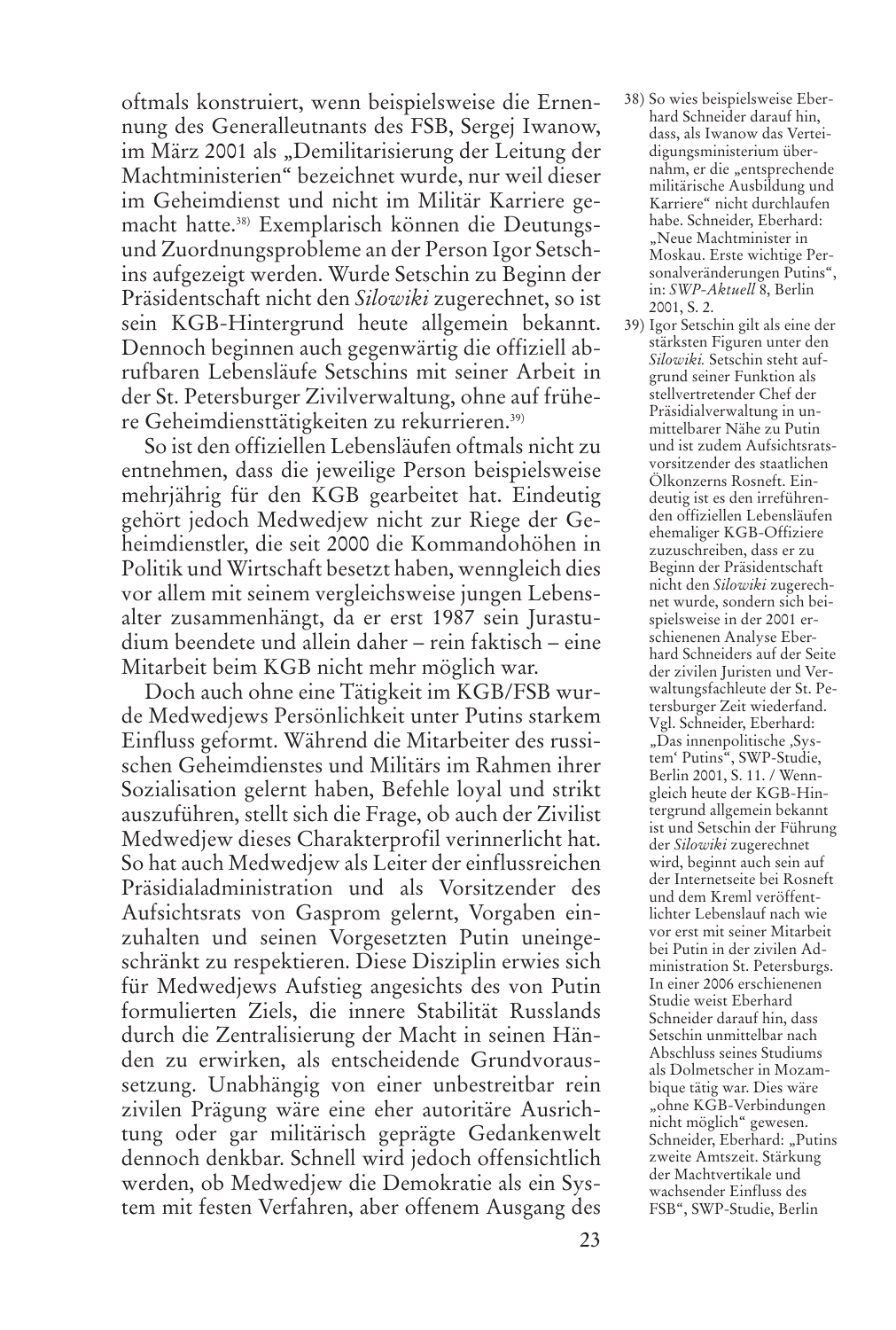2006, S. 21. Die offiziellen Lebensläufe Igor Stechins sind im Internet veröffentlicht: http://www.rosneft. com/about/board/Igor-Sechin.html und http:// www.kremlin.ru/eng/subj/ 22166.shtml

40) Götz, R.: "Das Treffen von Lathi. Wie weiter mit der Energiepartnerschaft?", in: *Russlandanalysen*, 116/2006, S. 3.

politischen Wettbewerbs versteht oder auf eine berechenbare Absicherung der Macht durch Kontrolle zielt.

## **Außenpolitische Positionierung**

Anders als bei Iwanow lassen sich kaum außenpolitische Äußerungen Medwedjews nachweisen. Das außenpolitische Programm der Reformer, zu denen Medwedjew gerechnet wird, zielt auf eine auf Kooperation ausgerichtete Politik mit Europa und den USA. Wahrscheinlich ist daher eine Außen- und Wirtschaftspolitik, die nicht in Richtung "Festung Russland" zielt.

Wesentlich wird dem Wirtschaftsfachmann Medwedjew die internationale Konkurrenzfähigkeit Russlands sein. Wenig überraschend erscheint, dass er der von der Europäischen Union vorgeschlagenen Energiecharta eine deutliche Absage erteilte und sie gar als "antirussisches Dokument" brandmarkte.<sup>40)</sup> Die Verzögerung einer raschen Ratifizierung der Energiecharta zeigt, dass Russland zwar an einem Zugang zum europäischen Gasmarkt interessiert ist, aber in umgekehrter Richtung europäischen Energiekonzernen der Eintritt in den russischen Markt und die Kontrolle der Pipelinenetze verwehrt werden soll. Das Gasmonopol und die dominierende Position im Erdölgeschäft des halbstaatlichen Konzerns Gasprom auf dem eigenen inländischen Markt darf nicht in Gefahr geraten.

In der Vergangenheit fungierte der Gasprom-Konzern, dem Medwedjew, wie gesagt, als Aufsichtsratsvorsitzender vorsteht, als Sturmbock der russischen Außenpolitik. Nach seiner Nominierung ist das Themenfeld für Medwedjew wesentlich erweitert: US-Raketenabwehr in Europa, Kosovo-Status, die Regelungen der Beziehung zur EU in einem neuen Partnerschafts- und Kooperationsabkommen, Iran und Nahost – all dies sind Felder, in denen Medwedjew sich nun positionieren muss. Die Phase seiner außenpolitischen Enthaltsamkeit ist vorbei.

## **Wirtschafspolitischer Kurs**

Medwedjews Programm zielt eher auf wirtschaftliche Überlegungen. So dürfte eine Zusammenfassung der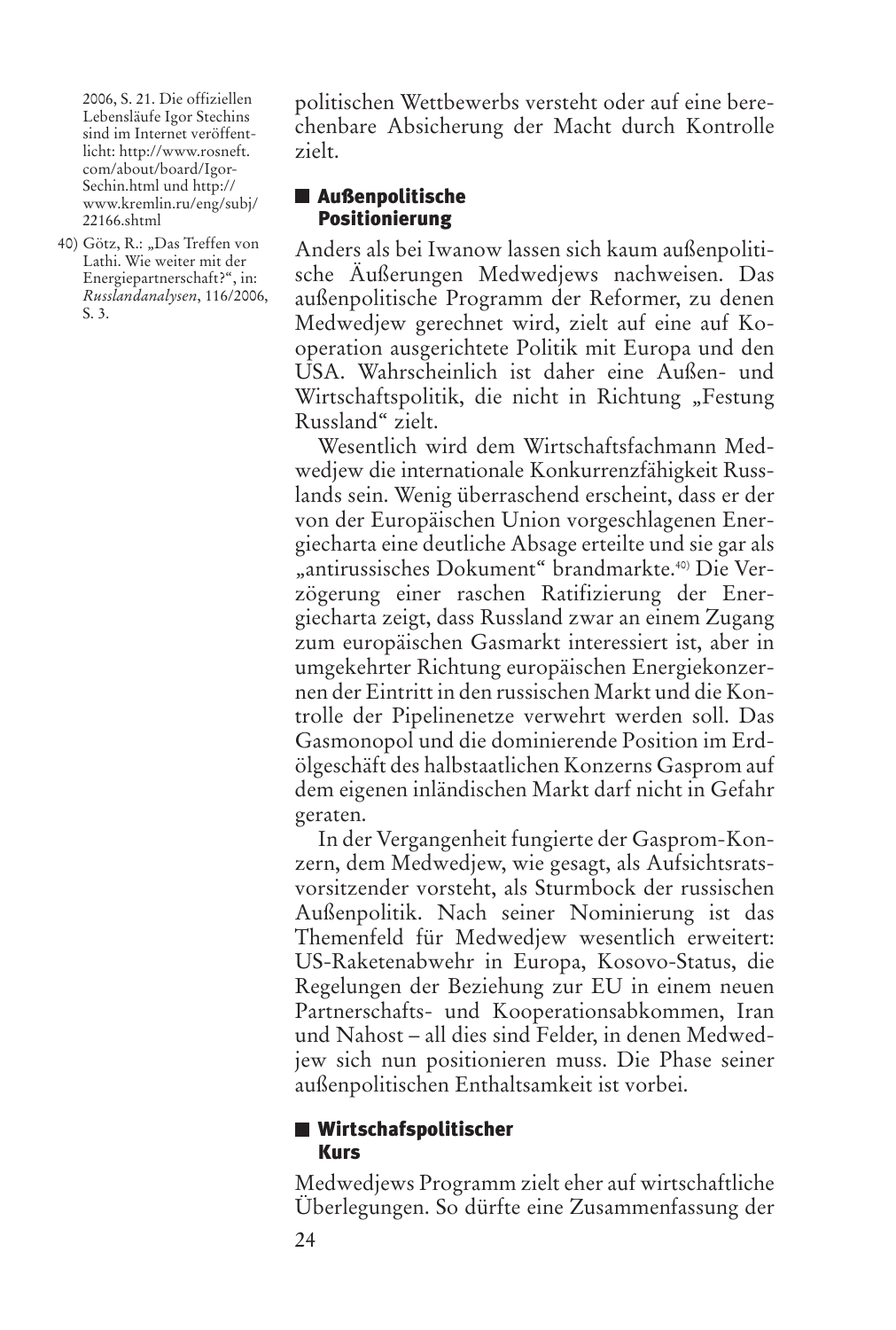Konzerne Gasprom und Rosneft wahrscheinlich sein. Diese seit 2005 diskutierte Möglichkeit wurde durch die Übernahme des Gasprom-Aufsichtsratspostens durch Medwedjew auf der einen und die Einsetzung Setschins im Aufsichtsrat des Rosneft-Konzerns auf der anderen Seite zusätzlich verkompliziert und Gegenstand scharfer Auseinandersetzungen.

Die zukünftige Regelung dieser Frage erlaubt daher Rückschlüsse auf das Innenverhältnis der Macht. Gelänge es Medwedjew, beispielsweise eine Person seines Umfeldes als Nachfolger beim Superkonzern Gasprom/Rosneft einzusetzen, müsste dies als deutlicher Nachweis seiner Macht interpretiert werden. Sollte andererseits Setschin nach einer Verschmelzung dem neuen Großkonzern vorstehen, wäre dies der vorher vereinbarte Preis der Nominierung Medwedjews als Präsidentennachfolger. In diesem Fall wäre erkennbar, dass die führenden *Silowiki* in den Entscheidungsprozess Putins, der zur Auswahl Medwedjews führte, einbezogen wurden. Es könnte dann gemutmaßt werden, dass eine gruppeninterne Intrige innerhalb der *Silowiki* zur Entscheidung gegen Iwanow führte, der sich während der letzten Monate zusehends von seiner Geheimdienstvergangenheit zu distanzieren suchte.

Unabhängig von dieser Personalfrage wird sich die Bewältigung der Kernprobleme im Wirtschaftssystem Russlands als größte und wichtigste Herausforderung für Medwedjew erweisen. Es gilt, die Qualität der Verwaltung zu steigern, die Korruption abzubauen und die Verlässlichkeit der Rechtsnormen auszubauen, um die Investitionsbereitschaft des Auslands zu fördern.

Ohne Zweifel ließ der Anstieg der Erdöl- und Erdgaspreise auf dem Weltmarkt dem Staat steigende Einnahmen zukommen. Das führte wiederum zu steigenden staatlichen Investitionen, welche die Wirtschaft stützten. Der Fortschritt der russischen Wirtschaft ist letztlich nur auf den beiden Säulen Erdöl und Erdgas aufgebaut. Diese oftmals als Windfall-Profite bezeichneten Gewinne aus den hohen Energiepreisen wurden zur Grundlage der Beliebtheit Putins. So haben sich seit 1999 die real verfügbaren Einkommen verdoppelt, gleichzeitig hat sich die Anzahl der Menschen, die unter dem Existenzminimum leben, um die Hälfte reduziert.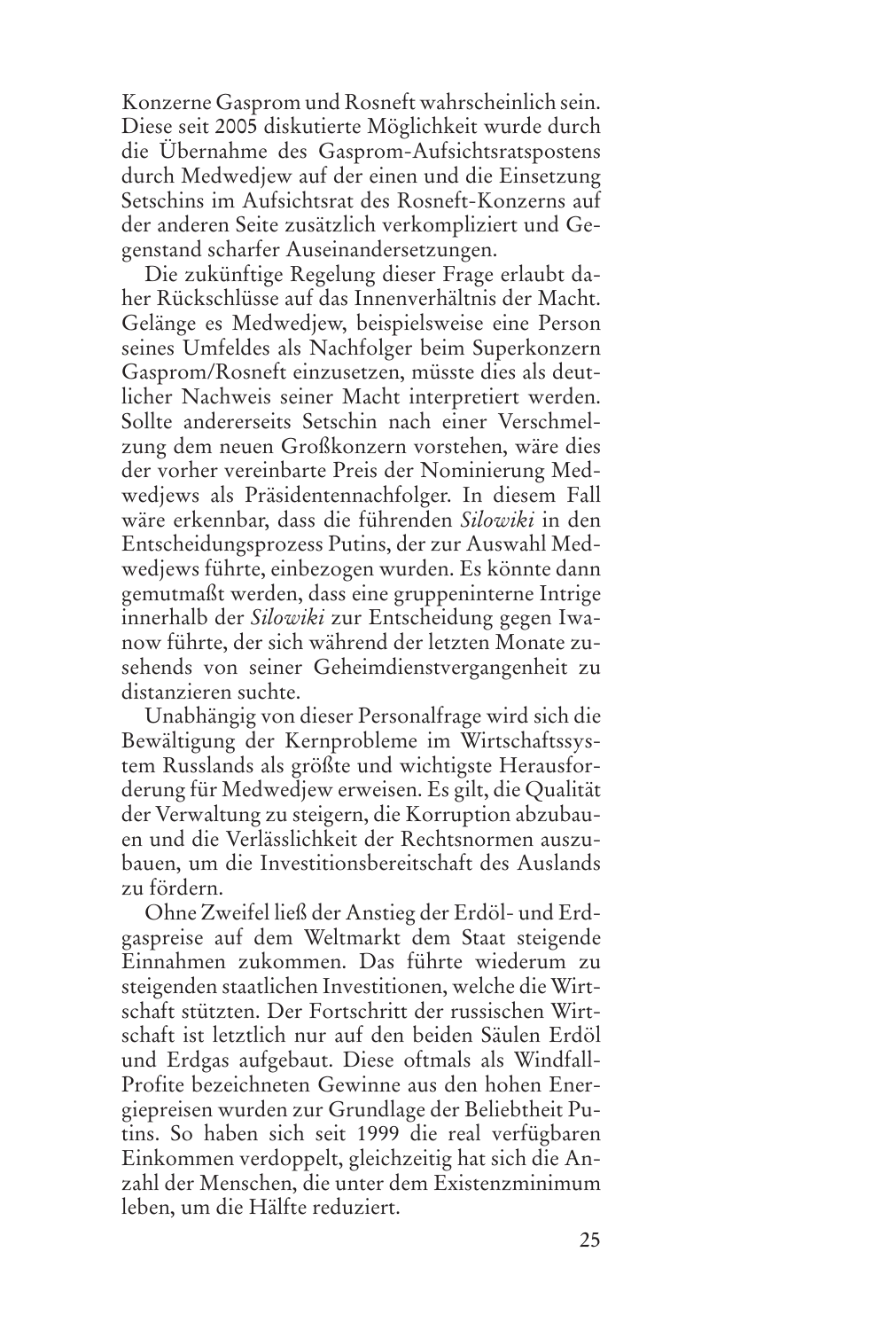und durch Schwerpunktbildung in den Bereichen Gesundheitswesen, Bildung, Wohnungspolitik und Landwirtschaft dem Volke zugute kommen zu lassen. Doch wer wird zukünftig – medienwirksam in

Szene gesetzt – von den Sozialleistungen des Staates in der Beliebtheitsskala profitieren, Medwedjew oder Putin? Die Medienmacht des Gasprom-Konzerns, der über zahlreiche Beteiligungen an TV-Sendern verfügt, könnte sich hierbei als entscheidender Vorteil für den jetzigen Aufsichtsratschef Medwedjew erweisen. 41)

Auch Medwedjew wird daher nur dann seine Macht stabilisieren können, wenn es ihm gelingt, den wirtschaftlichen Aufschwung des Landes zu steigern

#### **Konflikt zwischen Medwedjew und Putin als Gefahr**

Bereits kurz nach der Übernahme des Präsidentenamtes durch Medwedjew wird beobachtet werden können, ob die Umverteilung der Kompetenzen und Macht zu Konflikten innerhalb des Tandems Medwedjew und Putin führt. Anlass können hierbei Personalveränderungen Medwedjews im inneren Zirkel der Macht sein. So kann erwartet werden, dass zentrale Dienstposten direkt durch Medwedjew besetzt werden. Hierbei gilt es zu berücksichtigen, dass Putin in der Vergangenheit Personen sämtlicher Einflussgruppen in eine persönliche Patronage-Klientel-Abhängigkeit 42) eingebunden hat, die sich durch gegenseitige Verpflichtungen und Loyalitäten auszeichnet. 43) Sollte sich Putin im Falle der Entlassung eines ehemals loyalen Mitarbeiters demonstrativ hinter diesen stellen, würden öffentlichkeitswirksame Personaldebatten zum Ausgangspunkt offener Auseinandersetzungen.

Unabhängig von der Loyalität Medwedjews muss daher ein Modus Vivendi im Falle von Meinungsverschiedenheit gefunden und festgelegt werden. Dies scheint insbesondere erforderlich, weil das außenpolitische Programm Medwedjews zum jetzigen Zeitpunkt keineswegs feststeht, und auch die Themenbereiche Staatskapitalismus und souveräne Demokratie unterschiedliche Sichtweisen Putins und Medwedjews als möglich erscheinen lassen.

Die Gefahr jedoch, dass Putin nach der Machtübergabe Prozesse, Haft und Ruin erwarten, ist über-

- 41) Treisman, Daniel: "Putin's Silovarchs", in: *Orbis*, Band 52, Nr. 1, S. 141–153, S. 144.
- 42) Ševcova, Lilija: "Garantiert ohne Garantie. Russland unter Putin", in: *Osteuropa*, 56. Jahrgang, Band 3/2006, S. 3–18., S. 16.
- 43) Vgl. Kryschtanowskaja, Olga: *Die Anatomie der russischen Elite. Die Militarisierung Russlands unter Putin*, Köln 2004., S. 38. / Rivera, Sharon Werning und Rivera, David W.: "The Russian Elite under Putin. Militocratic or Bourgois?", in: *Post-Soviet Affairs*, Band 22, 2006, Nr. 2, S. 125–145, S. 141.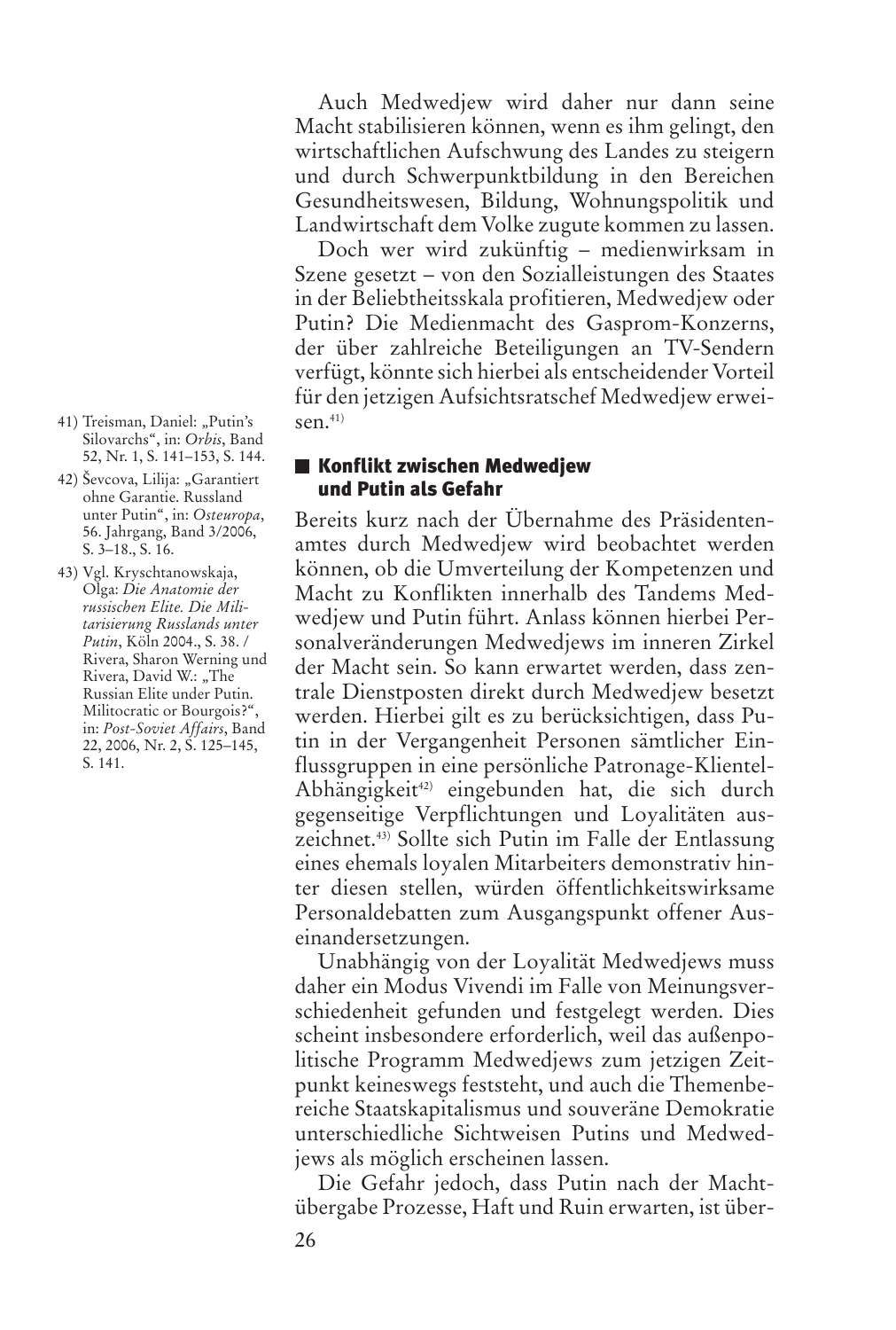aus unwahrscheinlich. So ist Putin die russische Tradition, dass der einst allmächtige Staatsmann zur Unperson wird, sicherlich bekannt, doch die Übertragung der Macht an einen Vertrauten garantiert ihm die Immunität.

Medwedjews Loyalität ist eindrucksvoll nachgewiesen. Er bestimmte als Aufsichtsratsvorsitzender die als rüde geltende Gasprom-Politik mit, wendete sich zu keinem Zeitpunkt – beispielsweise während der Yukos-Affäre – gegen Putin, sondern beteiligte sich vielmehr als Leiter der Präsidialadministration federführend an der Entmachtung des russischen Föderationsrates. Wenngleich er daher als optimaler Nachfolger gilt, um Putin auch im zukünftigen Russland eine starke Position zu garantieren, darf seine zukünftige Rolle nicht unterschätzt werden. Auch Putin wurde einst nachgesagt, er habe kein eigenständiges Profil. Jedoch hörten die ehemals mächtigen Oligarchen nach der eindeutigen Positionierung Putins im Fall Chodorkowskij auf, als politisch agierende Gruppierung zu existieren. Auch schaltete Putin die Jelzin-Familie durch die Neubesetzung der Machtministerien politisch aus. Alexander Woloschin trat als letzter Vertreter dieser Gruppierung aus Protest gegen die Jukos-Affäre im Oktober 2003 als Leiter der Präsidialadministration zurück. Sein Nachfolger wurde Medwedjew. Dieser weiß daher aus persönlichem Erleben, welche Schritte zur Stabilisierung und Etablierung der eigenen Macht erforderlich sind:

- 1. die Konstituierung einer eigenen, loyalen Machtelite;
- 2. die Verdrängung oder Assimilierung konkurrierender Einflussgruppen;
- 3. die Nutzung des Gasprom-Konzerns als Machtbasis;
- 4. die Kontrolle der Machtministerien mittels Personalveränderungen innerhalb der Führung;
- 5. die Nutzung der Einnahmen aus Gas und Öl zur sozialpolitischen Profilierung;
- 6. die Konsequente Nutzung der Medienmacht;
- 7. die abschließende Regelung des politischen Status Putins;
- 8. die Einflussnahme auf die Duma, den Föderationsrat sowie die Regionalparlamente;
- 9. die außenpolitische Positionierung und öffentlichkeitswirksame Profilierung.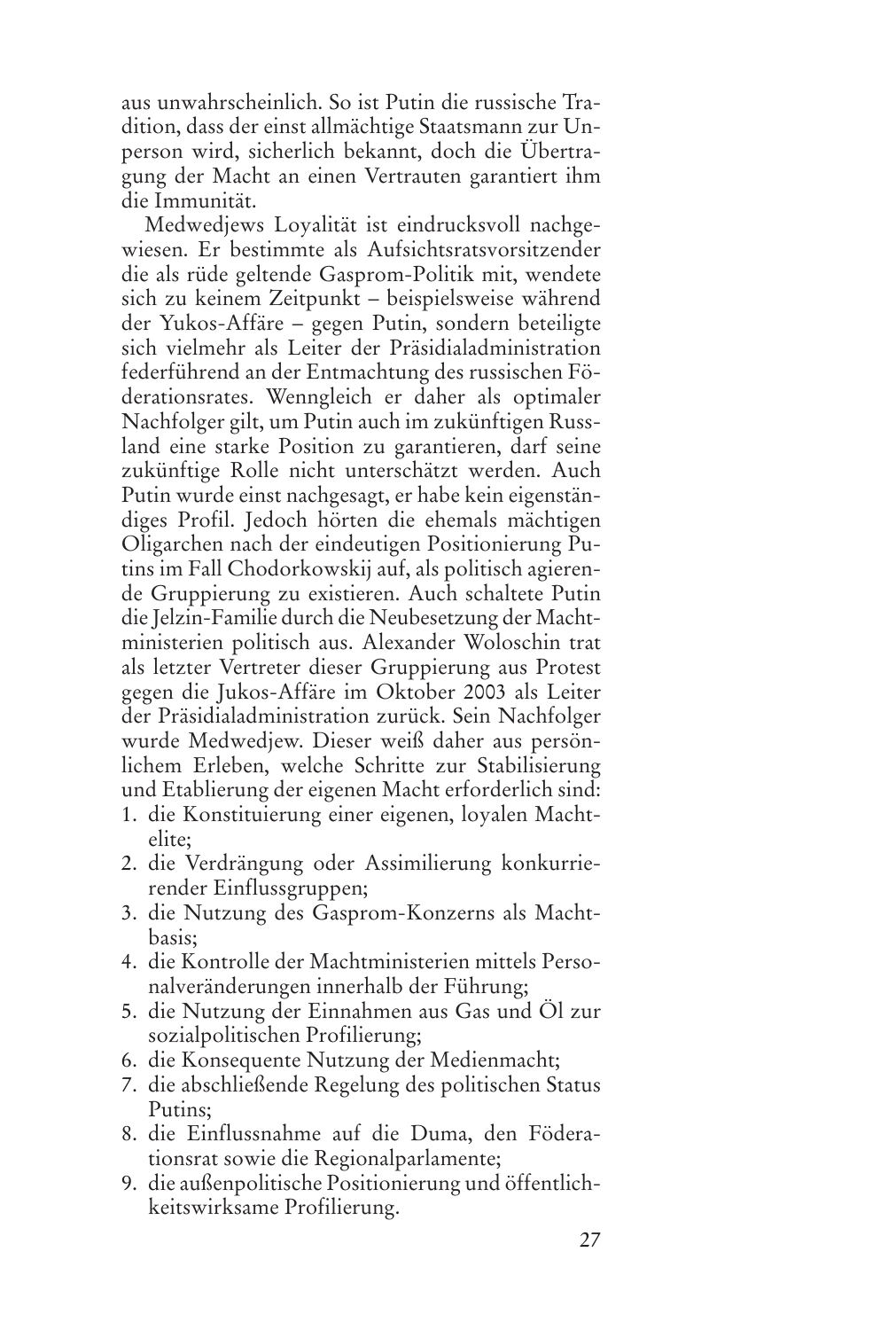#### **Chance: Medwedjew – die beste Option für Russland und den Westen**

Durch die Amtsübernahme Putins im Jahr 1999 fand ein historischer Paradigmenwechsel in Russland statt. Die heutige enorme Popularität Putins resultiert aus der Tatsache, dass dieser das Gegenprogramm zu Jelzin und seinen von Chaos und wirtschaftlichem Niedergang geprägten Regierungsjahren verkörpert. Jedoch ist der Wechsel von Jelzin zu Putin nicht mit der Amtsübertragung Putins an Medwedjew vergleichbar.

Der Gesundheitszustand Jelzins sowie ein Zitat aus seiner Abschiedsrede anlässlich der Neujahrsansprache 1999/2000 belegen eindrucksvoll, dass Putin – anders als Medwedjew – Jelzins Rückkehr ins Präsidentenamt nicht fürchten musste: "Ich bitte um Vergebung dafür, dass es mir nicht gelungen ist, die Hoffnungen jener Mitbürger zu erfüllen, die da glaubten, wir könnten mit einem einzigen Sprung aus unserer grauen, erstarrten, totalitären Vergangenheit in eine helle, reiche, zivilisierte Zukunft gelangen."

Zum Jahreswechsel 1999/2000 war Russland von Zerfall bedroht. Das westliche liberale Modell war gescheitert. Die Idee einer unbedingten Stabilität errang in der russischen Elite und Gesellschaft einen viel höheren Stellenwert als der Begriff Freiheit. Die Einschränkung der Bürgerrechte unter der Präsidentschaft Putins erfolgte daher mit dem klaren Ziel, die Stabilität des Staates wiederherzustellen.

Das politische System der Administration Putin wird im Ausland häufig als eine "Demokratie mit Adjektiven" bezeichnet, also wird zum Beispiel von einer "instrumentellen", "gelenkten", "kontrollierten", "gesteuerten", "defekten", "delegierten" oder "unvollständigen" Demokratie gesprochen. Ohne Zweifel führten gerade die Jahre unter Jelzin zu einer grundlegenden Diskreditierung des Begriffs Demokratie. Demokratie hat in Russland keine lange Tradition. In der Einschätzung Putins muss folglich das russische Volk "angeleitet" werden. Bis zu dem Zeitpunkt, an dem sich eine Zivilgesellschaft ausgebildet hat, ist die russische Demokratie daher nach Auffassung Putins zu lenken. Der Begriff der "gelenkten Demokratie" ist somit keine Diffamierung ausländischer Journalisten oder westlicher Poli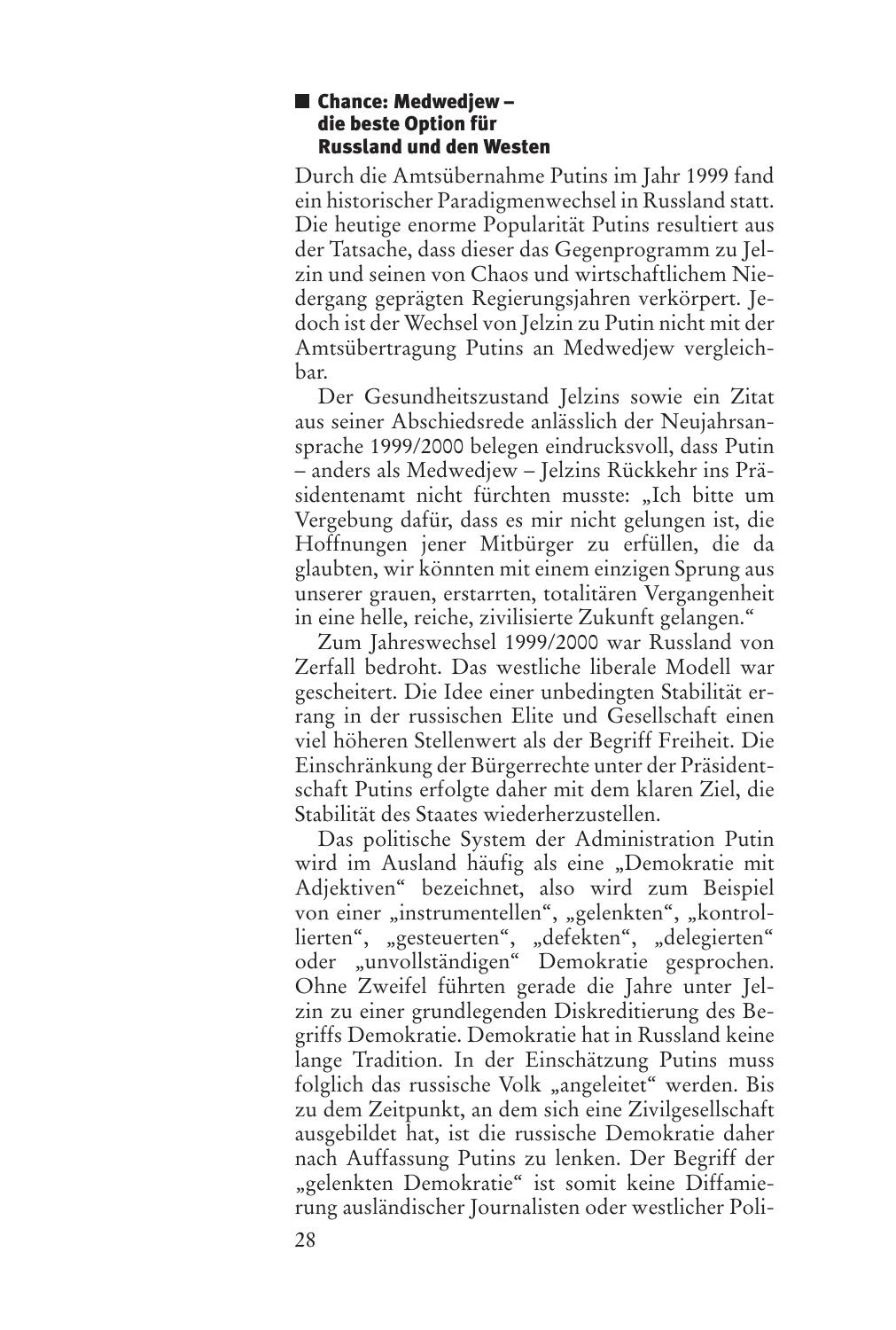tikwissenschaftler, sondern eine russische Selbsteinschätzung.

Sollte Putins "gelenkte Demokratie" tatsächlich Medwedjew zu einem mächtigen Nachfolger im Präsidentenamt werden lassen, wäre dies sowohl für Russland als auch für das Ausland eine vielversprechende Chance. Verbindet man mit Jelzin Chaos und wirtschaftlichen Niedergang – bei weitreichenden gesellschaftlichen Freiheiten – wird die Putin-Ära mit Stabilität und dem wirtschaftlichen Aufschwung assoziiert. Diese Aspekte gilt es für Medwedjew in seine Agenda aufzunehmen. Der allgemeinen autokratischen Entwicklung Putins könnte er jedoch als weltmännischer, liberaler Politiker der jüngeren Generation eine zunehmend demokratiefreundliche Politik hinzufügen. So würde sich für Europa die einmalige Chance eröffnen, sich Russland ohne den Hinweis auf dessen negative innenpolitische Entwicklung nähern zu können.

#### **Literaturliste**

- Bremmer, Ian und Charap, Samuel: "The siloviki in Putin's Russia: who they are and what they want", in: *Washington Quarterly* 2006–2007, Band 30, Nr. 1, S. 83-92.
- Götz, R.: "Das Treffen von Lathi. Wie weiter mit der Energiepartnerschaft?", in: *Russlandanalysen*, Band 116, 2006, S. 3.
- Inozemtsev, Vladislav: "Russia Today. Up the Down Staircase", in: *Russia in Global Affairs*, Band 5, No. 3, September 2007, S. 21–33.
- Kryschtanowskaja, Olga und White, Stephen: "Putins Militocracy", in: *Post-Soviet Affairs*, Band 19, 2003, Nr. 4, S. 289–306.
- Kryschtanowskaja, Olga: *Die Anatomie der russischen Elite. Die Militarisierung Russlands unter Putin*, Köln 2004.
- Mommsen, Margareta und Nußberger, Angelika: *Das System Putin. Gelenkte Demokratie und politische Justiz in Russland*, München 2007.
- Mommsen, Margareta: "Einflussgruppen in der russischen Exekutive", in: *Russlandanalysen* Band 59, 2005, S. 2–4.
- Mommsen, Margareta: "Einflussgruppen in der russischen Exekutive", in: *Nur ein Ölboom. Bestimmungsfaktoren und Perspektiven derrussischen Wirtschaftsentwicklung*, hg. von Hans-Hermann Höhmann, Heiko Pleines und Hans-Henning Schröder, Münster 2005, S. 169–184.
- Mommsen, Margareta: *Wer herrscht in Russland? Der Kreml und die Schatten der Macht*, München 2004.